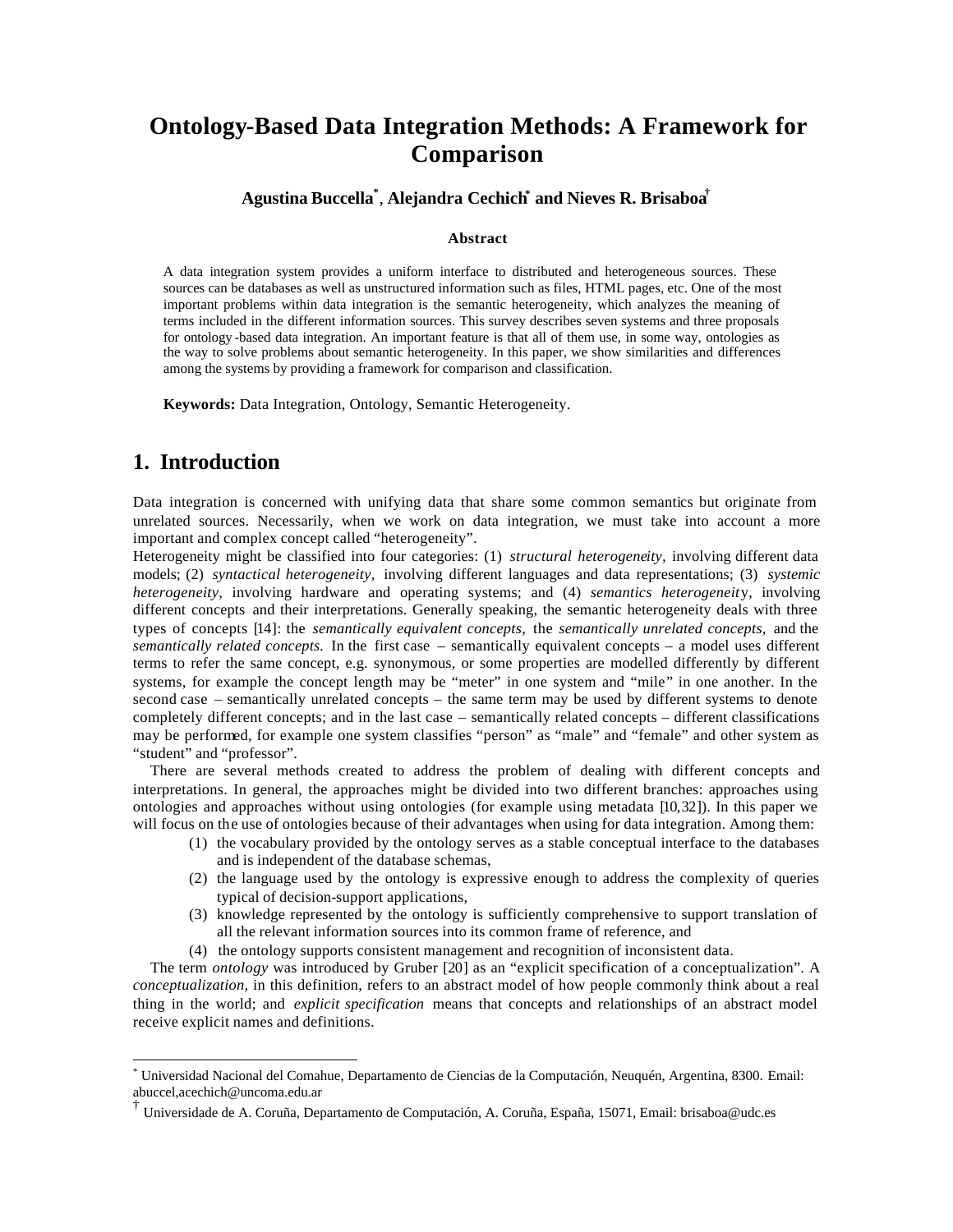An ontology gives the name and the description of the domain specific entities by using predicates that represent relationships between these entities. The ontology provides a vocabulary to represent and communicate domain knowledge along with a set of relationships containing the vocabulary's terms at a conceptual level. Therefore, because of its potential to describe the semantic of information sources and to solve the heterogeneity problems, an ontology might be used for data integration tasks.

Some surveys on ontology-based systems for data integration can be found in literature. For example, in [38] authors provide a survey specially focusing on the ontology use, mappings and tools, but without providing a comparison of other elements, such as query resolution or architectural issues. Another different survey can be found in [12], but only languages to represent ontologies are compared in this case.

In this paper, we show the state-of-the-art in ontology-based systems for data integration by describing seven systems – SIMS [1,2,3], OBSERVER [30,31], DOME [13,14], KRAFT [19,33,34], Carnot [28,39], InfoSleuth [8,16,41] and COIN [17,18,35] – and three new proposals. We define a conceptual framework for comparison, which takes into account the most important aspects used to achieve data integration. For example, all of the systems produce ontologies in different ways. Some of them define only one ontology while others define multiple ones. In all cases, the ontology describes the application domain by mapping the information sources to other ontologies. Another important aspect is the ontology language. In general, the systems use languages based on Description Logics, although some Web–based languages have recently emerged. In this paper, we will only indicate the language used to represent ontologies without further explanation. For a description and analysis of ontology languages, we refer the reader to [12].

A framework is proposed for evaluating the systems based on the DESMET [24] approach for Feature Analysis, which will be explained in the next section. The paper is organized as follow: Section 2 describes the conceptual framework and introduces the ontology-based systems in terms of the framework's elements. Section 3 presents the comparison of the systems and the proposals using the DESMET evaluation method. Conclusions are discussed in the final section.

### **2. A Framework for Comparison of Data Integration Approaches**

In order to compare the different approaches, we use the DESMET method [24] due to its widespread use in evaluation techniques. The DESMET method is intended to help an evaluator in a particular organisation or academic institution to plan and execute an evaluation exercise that is unbiased and reliable (e.g. maximises the chance of identifying the best method/tool).

DESMET uses the term Feature Analysis to describe a qualitative evaluation. Feature Analysis is based on the identification of the requirements that users have for a particular task and the mapping of those requirements to features that a method/tool aimed at supporting that task should possess. In the context of software methods/tools, the users might be the software managers, developers or maintainers.

An evaluator then assesses how well the identified features are provided by a number of alternative methods/tools. The main processes involved in carrying out a feature analysis are:

- 1. Select a set of candidate method/tools to evaluate.
- 2. Decide the required properties or features of the item being evaluated.
- 3. Prioritise those properties or features with respect to the requirements of the method/tool users.
- 4. Decide the level of confidence that is required in the results and therefore select the level of rigour required of the feature analysis.
- 5. Agree on a scoring/ranking system that can be applied to all the features.
- 6. Allocate the responsibilities for carrying out the actual feature evaluation.
- 7. Carry out the evaluation to determine how well the products being evaluated meet the criteria that have been set.
- 8. Analyse and interpret the results.
- 9. Present the results to the appropriate decision-makers.

A common framework is necessary to make any sort of comparative evaluation of methods and tools. Feature analysis allows the framework to be expressed in terms of a set of common (mandatory and/or desirable) properties, qualities, attributes, characteristics or features for each type of method or tool. After defining a framework, a method or tool has to be judged as to how much support it actually appears to provide for a feature, i.e., to what degree support is present. Once each method or tool has been "scored" for each feature in the framework using some common judgement scale, the results for the methods or tools have to be compared to decide their relative order of merit.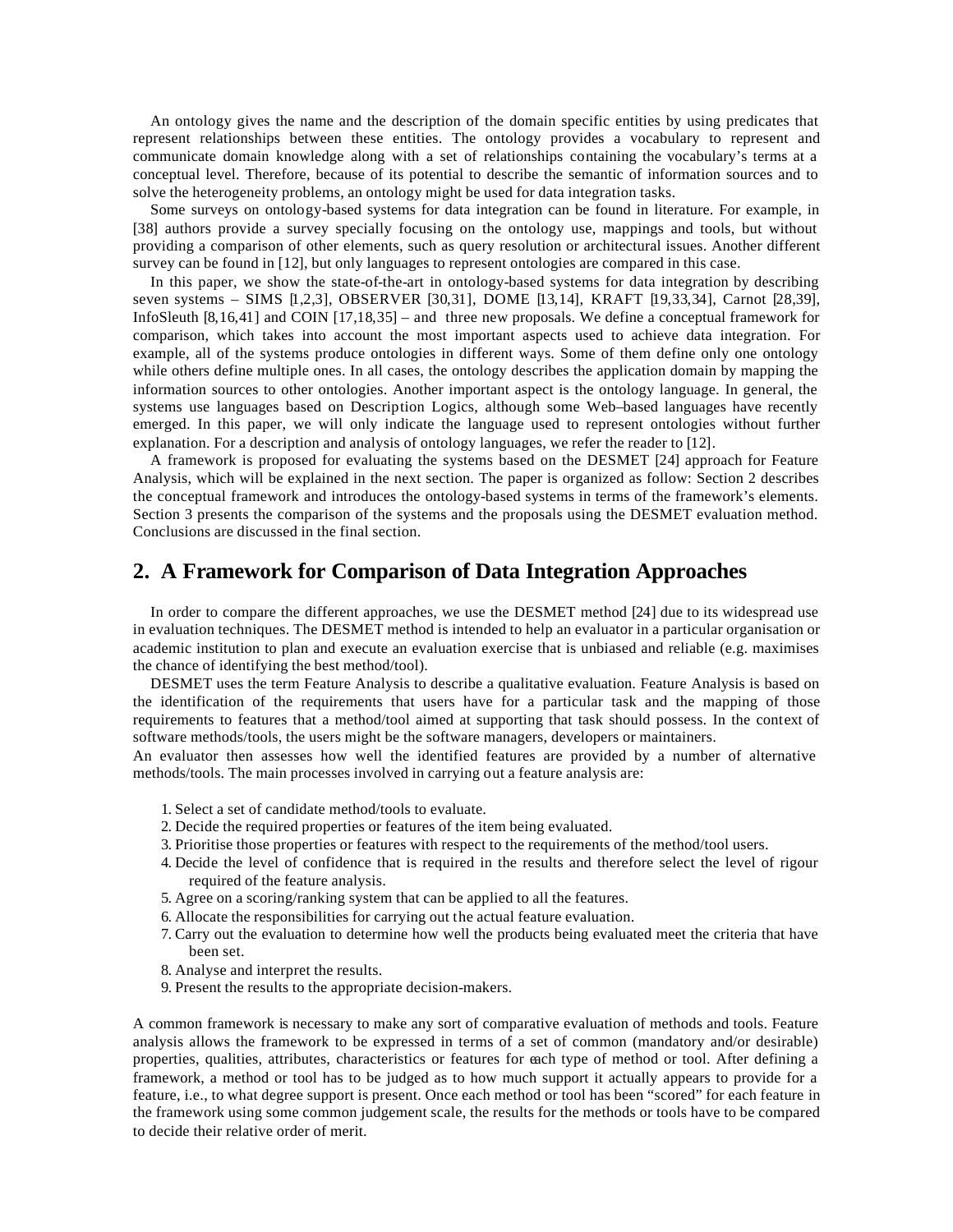There are two types of features:

- 1. Simple features that are either present or absent. These are assessed by a simple YES/NO nominal scale.
- 2. Compound features where the degree of support offered by the method/tool must be measured or judged on an ordinal scale.

Each simple feature can be accompanied by a degree of *importanc*e assessment. Each compound feature must be accompanied by an assessment of its importance and an appropriate judgment scale associated with the degree of existence or *conformance* to a particular feature or characteristic. The importance of a feature can be assessed by considering whether *i* is mandatory or only desirable. There may be many gradations of "desirability", but in this paper we only use three of them: *Mandatory* (M), *Highly Desirable* (HD) and *Desirable* (D).

- A judgement scale for conformance performs two distinct purposes:
	- 1.It defines what level of support of a particular feature is required.
	- 2.It provides the assessor with a consistent measurement scale against which to "score" the feature of a particular candidate.

The granularity of the scale points depends upon the feature that is being looked at, and the actual requirements. In this paper we will use the generic judgment scale defined in the Table 1 for a particular feature.

| Generic Scale Point | Definition of scale point                                                                                                                                                                                                                                                                                                                                     | Scale point<br>mapping      |
|---------------------|---------------------------------------------------------------------------------------------------------------------------------------------------------------------------------------------------------------------------------------------------------------------------------------------------------------------------------------------------------------|-----------------------------|
| Makes things worse  | Cause confusion. The way the feature is implemented makes it difficult to<br>use and/or encouraged incorrect use of the feature.                                                                                                                                                                                                                              | $-1$                        |
| No support          | Fails to recognize it. The feature is not supported nor referred to in the<br>specification manual.                                                                                                                                                                                                                                                           | $\theta$                    |
| Little support      | The feature is supported indirectly, for example by the use of other tool<br>features in non-standard combinations.                                                                                                                                                                                                                                           |                             |
| Some support        | The feature appears explicitly in the feature list of the tools and<br>specification manual. However, some aspects of feature use are not catered<br>for.                                                                                                                                                                                                     | $\mathcal{D}_{\mathcal{L}}$ |
| Strong support      | The feature appears explicitly in the feature list of the tools and<br>specification manual. All aspects of the feature are covered but use of the<br>feature depends on the expertise of the development team.                                                                                                                                               | 3                           |
| Very strong support | The feature appears explicitly in the feature list of the tools and<br>specification manual. All aspects of the feature are covered and the tools<br>provide tailored dialogue boxes to assist the development team.                                                                                                                                          | 4                           |
| Full support        | The feature appears explicitly in the feature list of the tools and<br>specification manual. All aspects of the feature are covered and the tools<br>provide scenarios to assist the development team such as "wizards".<br>$\mathbf{m}$ . Let $\mathbf{r}$ $\mathbf{r}$ and $\mathbf{r}$ and $\mathbf{r}$ and $\mathbf{r}$ and $\mathbf{r}$ and $\mathbf{r}$ | 5                           |

#### **Table 1. Generic judgment scale**

Our framework for comparison of data integration approaches (or systems) is described and motivated by the main concepts explained in the introduction. All the systems to be compared will be analyzed from viewpoint of a development team, working in an institution with data integration problems. The framework includes relevant features helping the choice of the appropriate system. As Figure 1 shows, the framework is divided into three main features: *architectur*e, *semantic heterogeneity* and *quer*y *resolution*. Each feature contains a set of sub-features or items that further describe the framework. Each of them deals with different aspects of the systems in order to describe them and analyze their advantages and disadvantages. The meaning of each feature is:

#### **(1) Architecture:**

• **Information Sources**: This feature refers to the information sources supported by the different systems. A main part of an architecture based on data integration are the information sources involved in the integration, that is, the systems use these sources to retrieve the information and return it to the users. The systems have several architectural components within the architecture in order to access the different information sources. In this paper, the types of information sources are divided into two categories: *the State of the Information Sources (SIS)* and *the Type*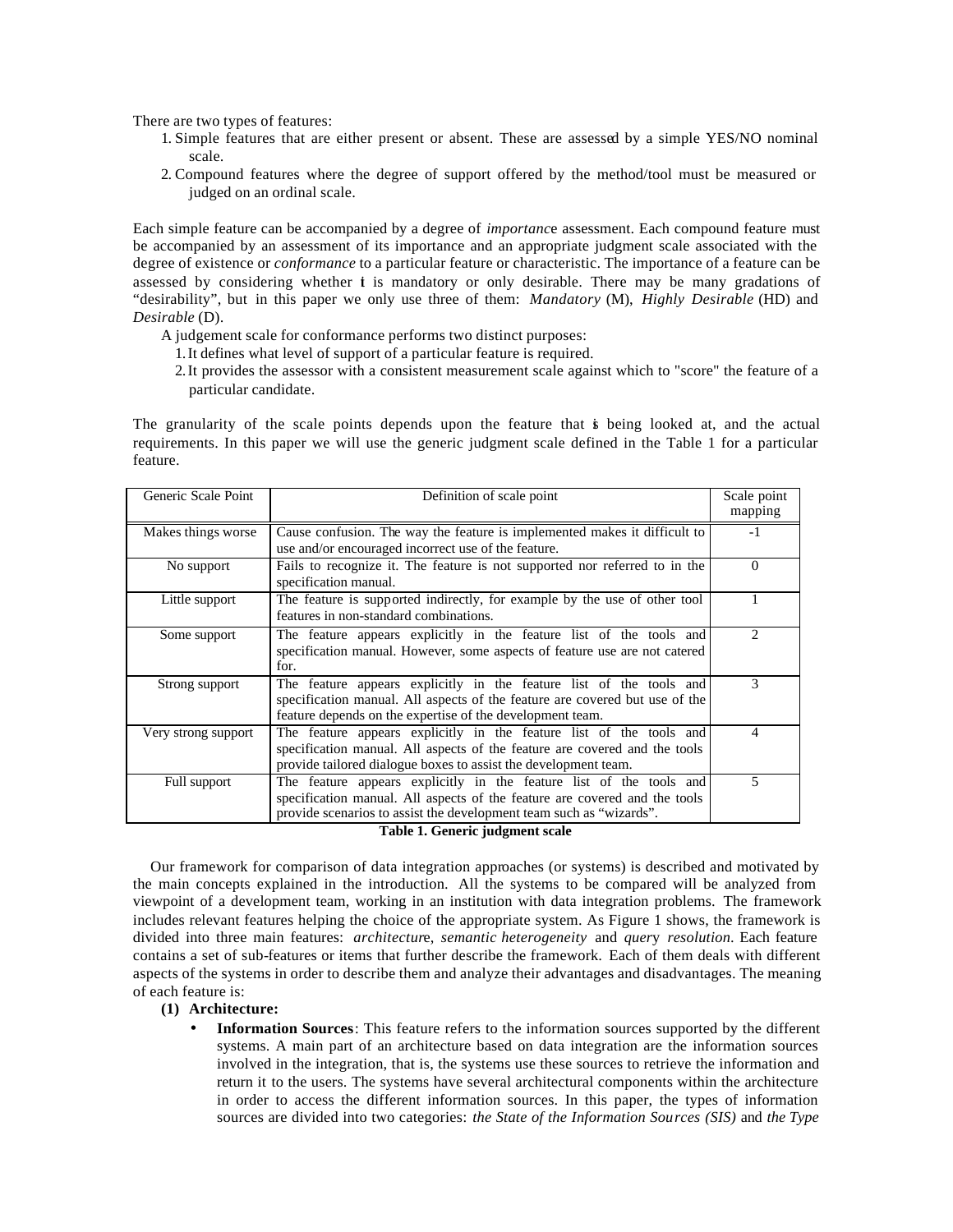*of the Information Systems (TIS)*. The first category divides the information sources into *dynamic* and *static*. When the information sources are dynamic the systems should create some mechanisms so as to know which information is available at a given moment. The second category indicates the three main types of information systems supported by the systems. They are databases, files and HTML pages.



• **Architecture Type** : The software architecture of a system is the structure or structures of the system, which comprise software components, the externally visible properties of those components and the relationships among them [6]. Each system has defined its architectural components based on the user's requirements as well as the need for the working environment. The architecture type can be divided into two types: agent-based and wrapper/mediated-based. Each of them has their own advantages and disadvantages. For example, two main advantages of the agent-based architecture are: (1) agent architectures are designed to allow software processes to communicate knowledge across networks, in high-level communication protocols and (2) agent architectures are highly dynamic and open, allowing agents to locate other agents at runtime, discover the capabilities of other agents, and form cooperative alliances. But this architecture type has also two main disadvantages: (1) the communication among the large number of agents necessary to implement an application may become too expensive and (2) how to understand multiple agents interacting may be difficult, especially if the number of agents is large. On the other hand, the mediator-based architecture has as advantage that all the information needed to achieve the integration is stored in the mediator but this component can make itself appear very complex and difficult to manipulate. Also, performance aspects must be taken into account when mediators are used.

#### **(2) Semantic Heterogeneity:**

**Ontology use**: The first section has described the meaning of the ontologies and how they help solving the data integration problems. The systems should show how the ontologies are used to solve the integration problems and how the ontologies interact with the other components of the architecture. In this feature the system describes its ontological components and the ways to solving the different semantic heterogeneity problems. The development team should find a set of steps or ways to build the ontologies defined in the system. This feature is divided into three sub-features: *reusability*, *changeability* and *scalability*. Reusability refers to the ability of reuse the ontologies, that is, ontologies defined to solve other problems can be used in the system because of either the systems support different ontological languages and/or define local ontologies. Changeability refers to the ability of changing some structures within an information source, without producing substantial changes in the system components. Finally, scalability refers to how easy the integrated system can be extended with new information sources.

In order to clarify the "Ontology use" feature, Figure 2 shows a diagrammatic representation of part of one ontology used to compare different systems. The arrows in the figure represent properties between two classes. Attributes (or properties relating classes to data types) are represented within class boxes. As we can see, the ontology is modelling an airport's domain.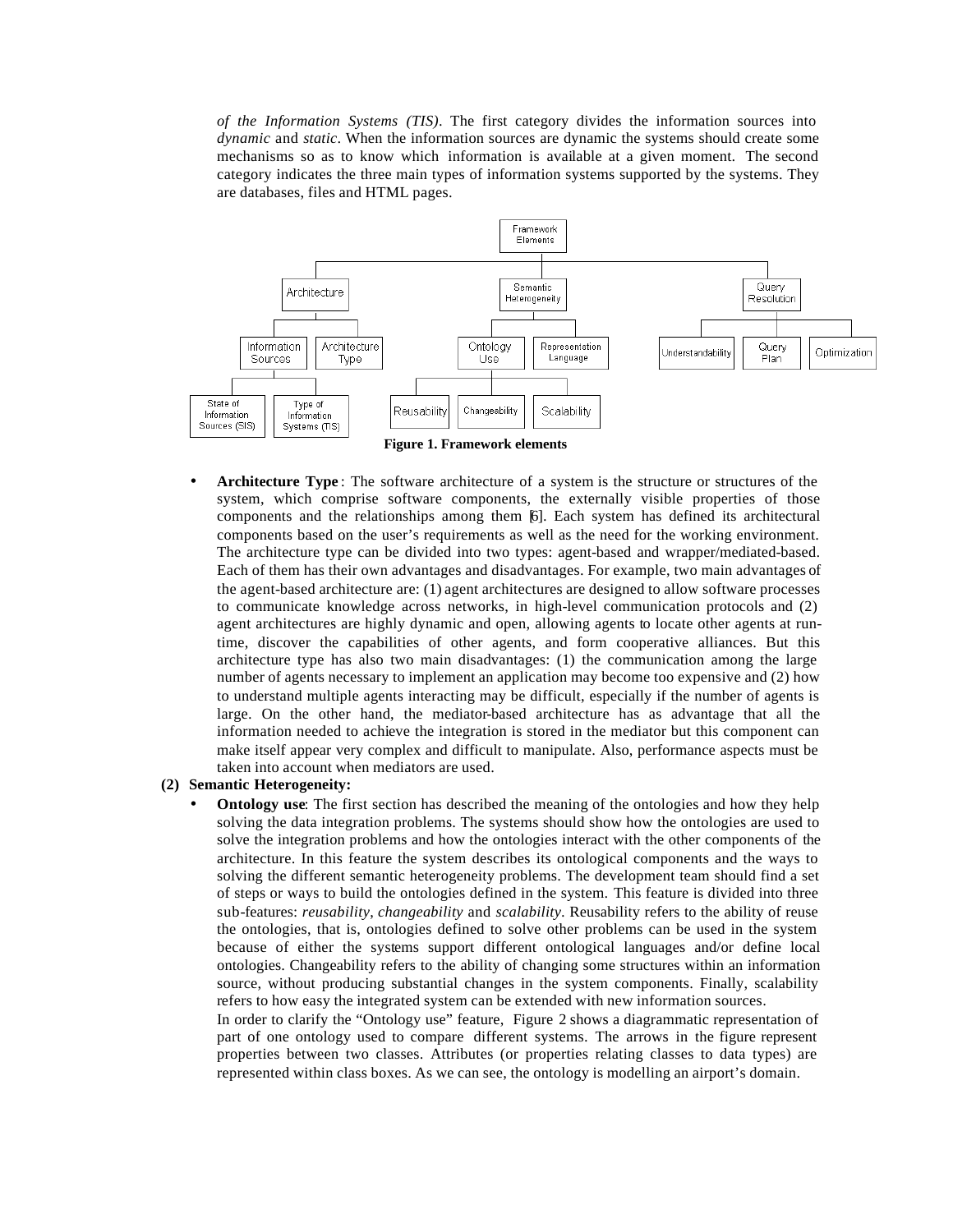

**Figure 2. Part of one ontology**

Note that Figure 2 only shows a small part of the ontology we have used to illustrate our comparisons.

Now, by applying the sub-features of "Ontology use" to our example, we can see that changeability and scalability impact on some structures by modifying or adding (respectively) the information sources. Depending on the implementation of each system, this change can make the whole ontology be rebuilt or only few modifications be incorporated. Following the example in Figure 2, the next subsections will show how the systems implement the ontologies in order to reach the sub-features.

• **Representation Language**: Each system uses different languages in order to represent the ontologies. Each language has different characteristics with their advantages and disadvantages. The systems should indicate the supported language/s to represent the ontologies and give some support on how the systems use the language/s. For example, either the systems support only one language or support several languages or no restriction of the languages is required. Also, the system should offer some guide to show the language application. Comparison among the languages is out of the scope of this paper. A framework for comparing the expressiveness of the languages can be found in [12].

#### **(3) Query Resolution:**

- **Understandability**: In the integrated system users have a unique user interface to access it. Therefore, this user interface should be simple and easy to use. Besides, some guide explaining the interface should be provided. The *understandability* is one of the main quality attribute when user interfaces are thought of. The understandability refers to the capability of the software product to enable the user to understand whether the interface is suitable, and how it can be used for particular tasks and conditions of use. Also, the answer given for the system should be clear and easy for the users, that is, in a language understood by them.
- **Query Plan**: This feature refers to the set of steps needed to achieve a query defined by the users. The system should give a clear description of each step involved showing the interaction among components and ontologies to get a suitable semantic answer. With this feature the development team will understand how the whole system works using the functions of each component.
- **Optimization**: The query optimization can dramatically speed up database query. Many systems have implemented methods to optimize the queries. For example, one method would divide the query into sub-queries, optimize them, and thus generate a faster answer. The comparison among the optimization methods is out of the scope of this paper. We only indicate the optimization methods used by the different systems.

Figure 3 shows the classification into simple and compound features applied to our framework.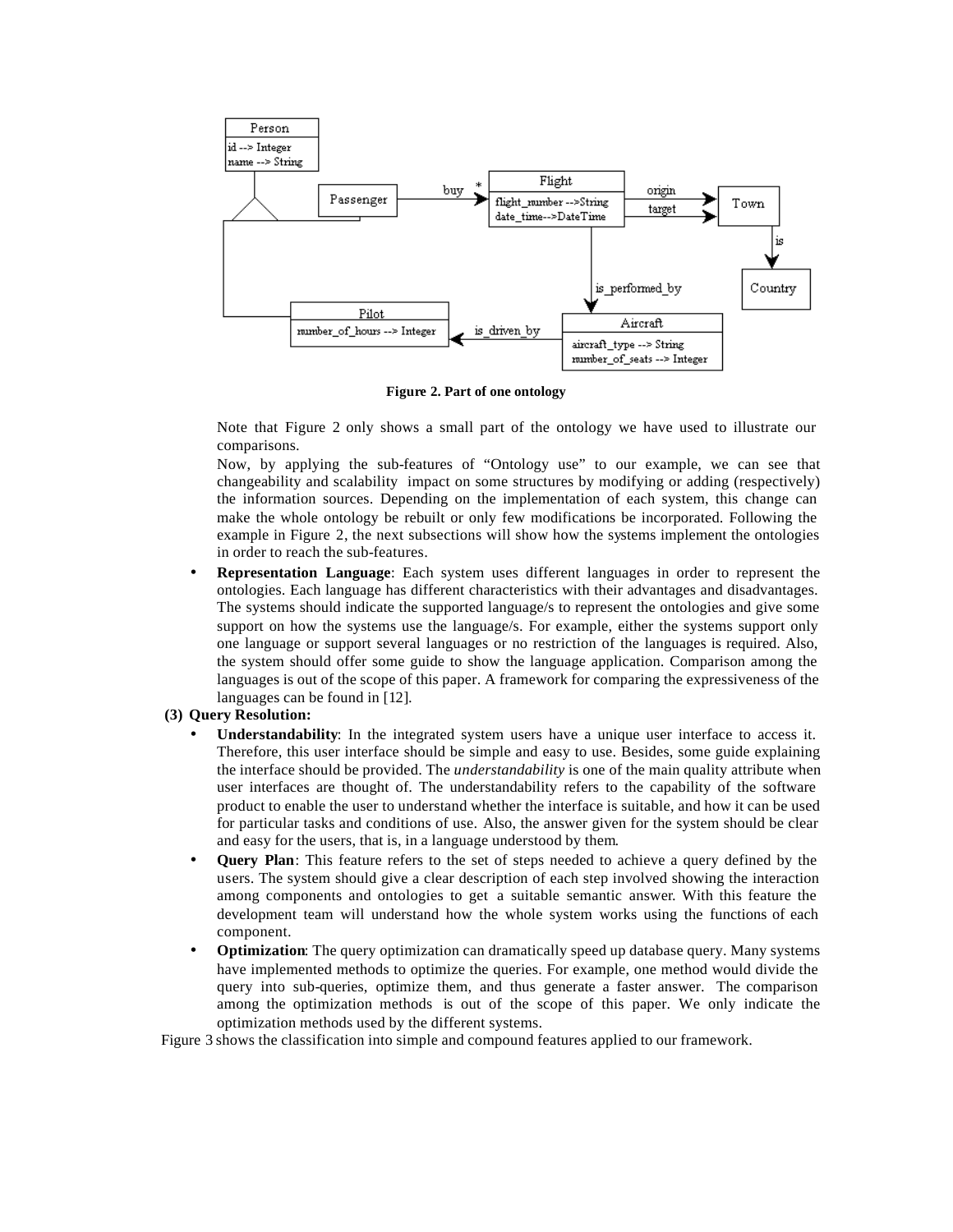

**Figure 3. Classification of features between simple and compound**

Table 2 shows each feature accompanied by an assessment of its importance. The information sources, architecture type, ontology use and query plan features are mandatory because the minimal needed elements are included within each of these features. When one system does not explain or describe how the ontologies are used, the users or the development team will probably apply them in an incorrect way resulting in an awful system.

| <b>Specific Feature</b>        | <b>Importance Assessment</b> |  |  |
|--------------------------------|------------------------------|--|--|
| <b>Information Sources</b>     | M                            |  |  |
| Architecture Type              | M                            |  |  |
| Ontology Use                   | M                            |  |  |
| <b>Representation Language</b> |                              |  |  |
| Understandability              | HD                           |  |  |
| Query Plan                     | М                            |  |  |
| Optimization                   |                              |  |  |

**Table 2. Importance Assessment for specific features**

On the other hand, the representation languages and optimization features are only desirable because the systems may be used properly although these features are incomplete. The same happens with the understandability feature, but in this case the degree of importance is little higher.

In the next sections, we briefly describe seven systems and three proposals, in accordance with the characteristic defined by our framework.

### **2.1 SIMS (Search In Multiple Sources)**

SIMS appeared in 1993 as an information mediator  $[1,2,3]$ . The system essentially provides access and integration to multiple sources of information.

### **Architecture**:

- ß *Information sources*: SIMS was created assuming dynamic information sources, i.e. changing information sources, availability of new information, etc. In general, sources are databases, but SIMS researchers are currently working on including other kinds of information sources, such as HTML pages.
- ß *Architecture typ*e: The architecture is based on a *wrapper/mediato*r, that is, each information source is accessed through a wrapper. A wrapper, in SIMS, is a module that can translate a data set description into a query, which is submitted to the source. The wrapper also handles communication with the information source. Data returned by the source are taken and sent to the SIMS in some expected format. The SIMS mediator component is used to unify the various available information sources and to provide the terminology for accessing them. The core part of the mediator is the ability to intelligently retrieve and process data.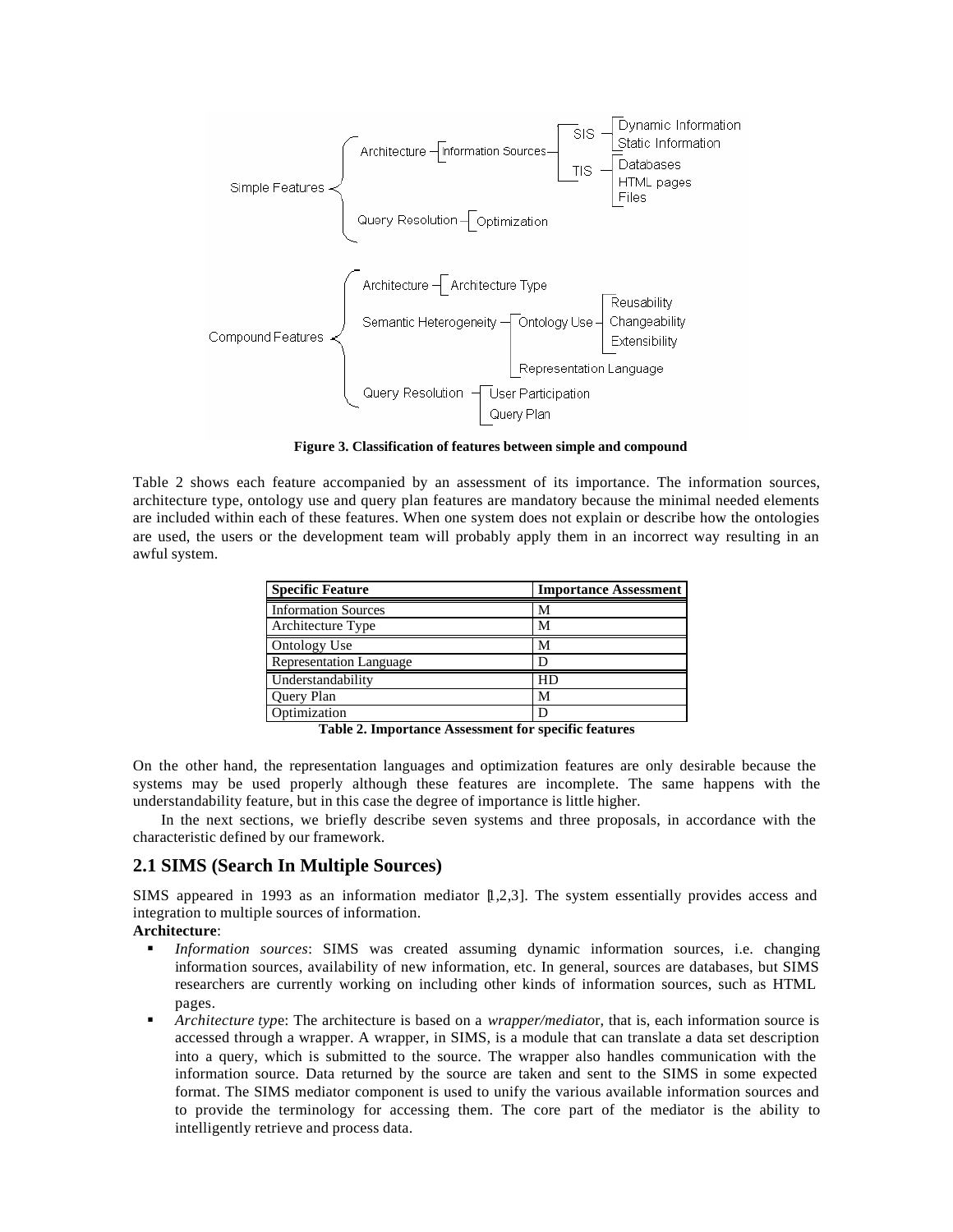#### **Semantic Heterogeneity:**

*Ontology use:* A domain model provides the general terminology for a particular application domain. Each information source is incorporated into SIMS by describing the data provided by that source in terms of the domain model. This model is contained in the mediator. SIMS uses a global domain model that also can be called a *global ontology.* The work presented in [38], classifies SIMS as a *single ontology approac*h. In this case, the ontology is composed of the concepts (classes and attributes) that are available from the source, the name of the source that provides the data (also the host, db-name, etc.) and the mappings between them. For example, if two or more sources have attributes with the same values, then they are linked to the same domain concept. A source concept may contain attributes that are not linked to any domain relation.

Regarding to our example, Figure 2 represents the global ontology for the SIMS system; then any change in the information sources will impact directly on the global ontology. For example, if some information source add information about air-stewardess, the global ontology has to be modified to include this information. Figure 4 shows the changes made to the global ontology in order to represent the new information.



**Figure 4. Changes in the global ontology**

In this simple example, we add two new elements: the *Air-stewardess* class, as a subclass of the *Person* class, and a property between the *Air-stewardess* class and the *Flight* class. Note that this ontology will be very large, since it will contain all the information in the sources. Therefore, any change or addition on the source's structure will be complex to be implemented in the global ontology.

ß *Languag*e: The domain model (ontology) is described in the Loom language [27]. In Loom, objects in the world are grouped into classes and subclasses. One class can have any number of subclasses, but SIMS does not allow multiple hierarchies. We can define relationships between a subclass and its superclass by explicitly describing the constraints on the subclass. We can also establish relationships between classes. Finally, each class or subclass has a set of attributes.

### **Query:**

- ß *User participatio*n: Users make a query in terms of the global ontology without knowing the terms or language used by the underlying information sources. Therefore, queries are written in a high-level language (Loom or a subset of SQL) that actually is the domain model terminology. Queries do not contain information indicating which sources are relevant to their execution or where the sources are located.
- *Query plan*: The first step to answer a query is transforming it into another query expressed in terms of concepts that correspond to information sources. In order to achieve this goal, the system applies four reformulation operations. The *Select-Information-Source* operation maps the concepts in the ontology to the concepts in the information sources, the *Generalize-Concept* operation uses the superclass concept of the ontology when a specific required concept is not in the information sources, the *Specialize-Concept* operation uses the subclass concept in the same way that in the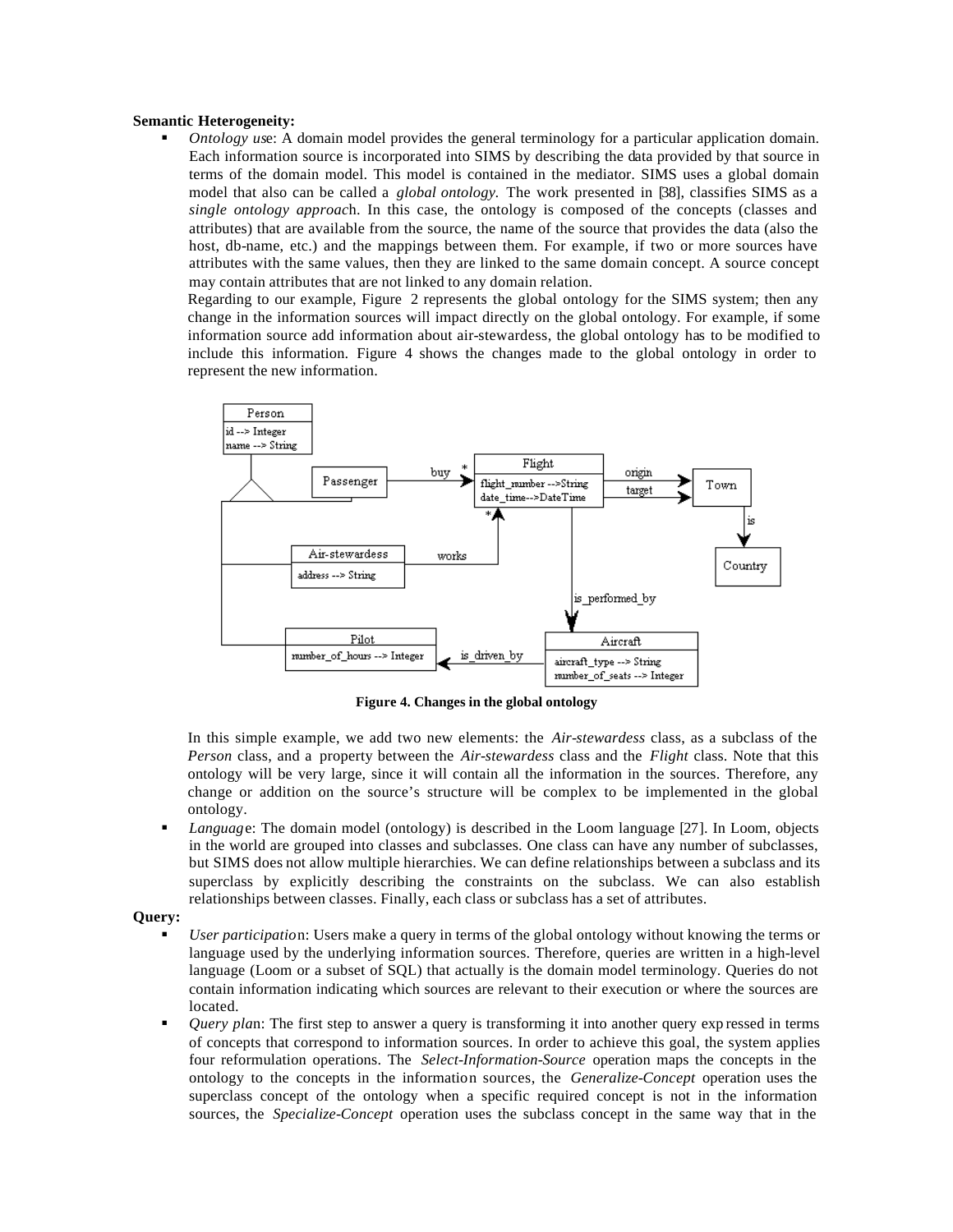previous case, and the *Decompose-Relation* operation replaces a particular ontology's relation with the indicated in the information source. The second step consists of generating a query plan and processing the data. To do this, the system divides the query into subqueries trying each of them separately. Once an execution plan has been produced, it is sent to the optimization system.

ß *Optimizatio*n: The part of the system that makes the optimization is called *Semantic Query Optimization* (SQO). It optimizes a single subquery and, after that, the entire query plan. SIMS use SQO [21] that can speed up database query answering by using knowledge intensive reformulation.

### **2.2 OBSERVER (Ontology Based System Enhanced with Relationship for Vocabulary hEterogene ity Resolution)**

OBSERVER is an approach that proposes managing multiple information sources through ontologies [30,31]. **Architectur**e:

- ß *Information sources*: Like SIMS, OBSERVER was created assuming dynamic information sources, but any type of information source such as HTML pages, databases or files, is supported in this case. OBSERVER uses the concept of *data repository,* which might be seen as a set of entity types and attributes. Each repository has a specific data organization and may or may not have a data manager. The different data sources of a repository might be distributed.
- ß *Architecture typ*e: The architecture is based on *wrappers, ontology servers* and an *IRM* (Interontology Relationship Manager). Here, a wrapper is a module, which understands a specific data organization and knows how to retrieve data from the underlying repository hiding this specific data organization. With Internet sites as data repositories, a wrapper emulates the behaviour of a user, who is accessing data from a Web site. The architecture has several nodes, in which a set of data repositories may have their own wrappers. The Ontology Servers and the IRM will be explained below.

### **Semantic Heterogeneity:**

ß *Ontology us*e: In [38], OBSERVER is classified as a *multiple ontology approac*h. OBSERVER defines a model for dealing with multiple ontologies avoiding problems about integrating global ontologies. The different ontologies (user ontologies) can be described using different vocabularies depending on the user's needs. In OBSERVER, every node has only one *Ontology Server,* which is a module that provides information about ontologies located on the node as well as about their underlying data repositories. The system allows encapsulating any direct interaction with user ontologies and also any access to data repositories. Another important component of the OBSERVER system is the *IRM* shared repository. It can be seen as a *catalog of semantics* of the system used to solve the "vocabulary problem" (heterogeneous vocabularies used to describe the same information). OBSERVER also deals with several kinds of interoperable relationships (synonym, hyponym, hypernym, overlap, disjoint and covering).

In our system, each information source is represented by one ontology; thus a modification or addition of information to some source will only impact on the related ontology and on the IRM. For example, if we add information about air-stewardess, the same changes have to be made to the ontology obtaining the model shown in Figure 4 as a result. But this user-ontology will be smaller than the global ontology in the SIMS system, since it will contain only the information of one source. Therefore, any change or addition on the source's structure will be easier to be implemented.

ß *Languag*e: A user may use any language to represent an ontology, but in general, a language based on DL (Description Logics) such as CLASSIC [9] or Loom [27] is used.

#### **Query:**

- ß *User participatio*n: There are two tasks in which a user is involved. During the task *Select User Ontology,* users can browse terms and its definitions, both in DL and in a natural language, in order to choose the terms that exactly fit the semantics of the query. The browse is performed by navigating the different ontologies. During the *Edit Query* task, after selecting the user ontology, the user chooses terms from the ontology to build the constraints and projections that comprise the query. Both tasks together are called *Query Construction.*
- ß *Query pla*n: The element of the architecture that makes the query resolution is called *Query Processo*r. There are three main steps to answering a query. First of all, the *Query Construction* is performed and it is followed by the *Access to Underlying Data,* and the *Controlled Query Expansion to New Ontologies* steps. The second step translates the user query, expressed in terms of the user ontology, into different queries to the underlying data repositories. To do this, the *Query Processor*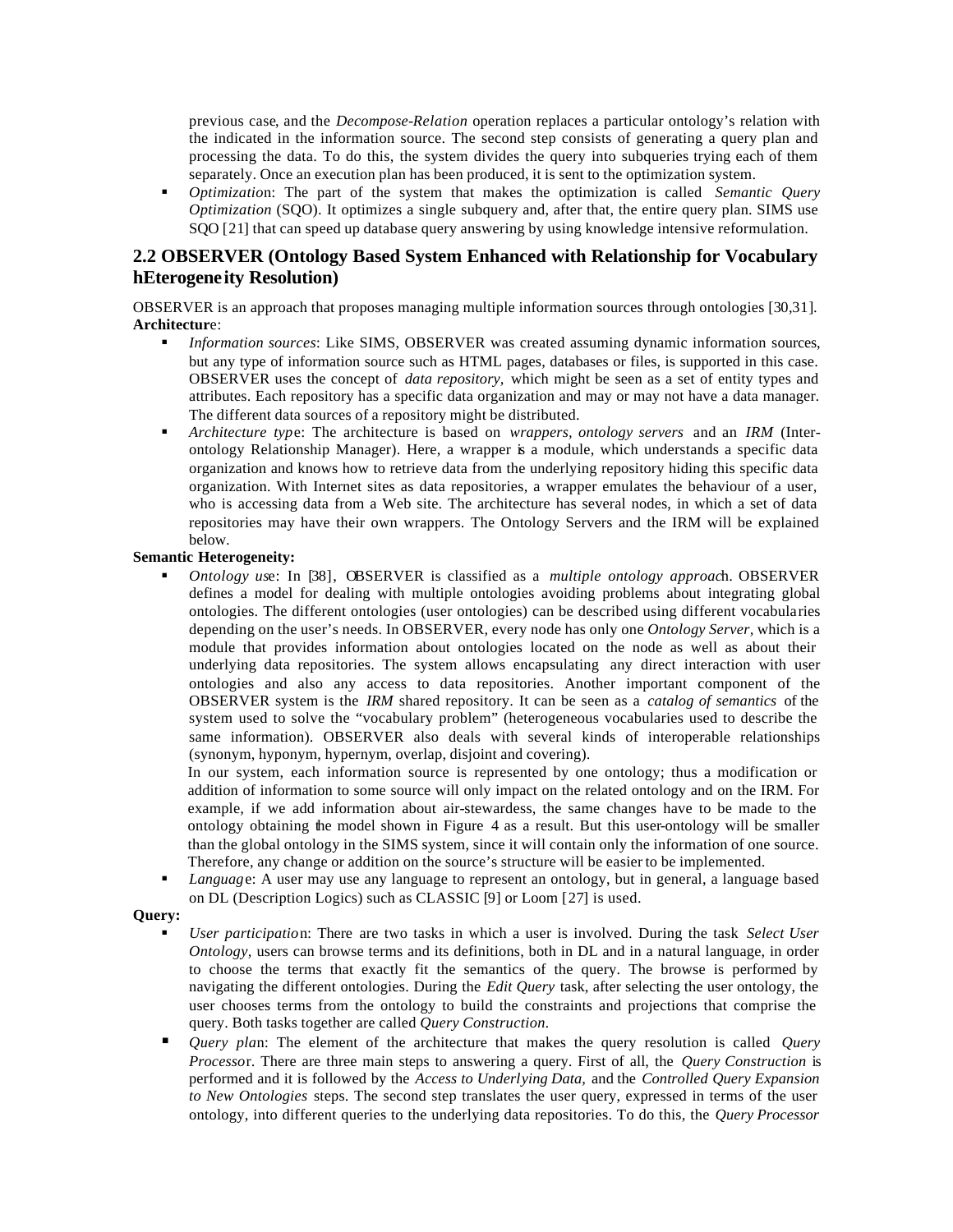calls the *Ontology Server* that uses some *Mapping Information* to translate the user query, linking the ontology and the underlying data elements. The latest step is executed when the user wants to obtain more relevant data. In this case, the user can choose other ontologies to visit. Then, the original query is translated from terms of the user ontology into terms of another ontology. Obviously the translation is not always exact and the user may define a limit for the *Loss of Information* (loss in precision) allowed.

*Optimization*: A query is divided into subexpressions that involve only one data repository, although a term in an ontology can be related to several repositories. The cost estimation is concerned with the concept of *Loss of Information* previously mentioned. This concept appears when a user wants to expand the query to other ontologies obtaining more relevant data. Two types of plans can be built in this case: *Plans without loss of information* (when a complete translation of the user query can be achieved, for example by using synonymous) and *Plans with loss of information* (when a complete translation cannot be achieved, for example by using hyponym and hypernym). The user can indicate a desired limit of loss of information (a percentage). The system provides a theoretical basis for estimating information loss measures.

### **2.3 DOME (Domain Ontology Management Environment)**

DOME [13,14] is still under development. It is focused on ontology development by using software reverse engineering techniques.

### **Architectur**e:

- ß *Information sources*: DOME only deals with structured databases and their application programs where the data sources are legacy information systems. However, DOME researchers are currently working on including semi-structured data sources such as Web pages as well.
- **•** *Architecture type:* The most important architectural components are wrappers, a set of tools for extracting and defining ontologies and mappings between them (grouped into the Engineering Client component), the Mapping Server, and the Ontology Server. Here, a wrapper performs a translation of queries expressed in the DOME query syntax to queries expressed in the syntax of the data sources.

### **Semantic Heterogeneity:**

ß *Ontology us*e: The better approach to describe the DOME system is the *multiple ontology approach*  [38]. But regarding to the *Client Engineering* approach, it is also possible to combine a *top-down* and a *bottom-up* ontology development approaches. In this case, the top-down approach identifies key concepts by consulting corporate data standards, information models or generic ontologies such as Cyc or Word Net. This process results in *shared ontologies,* which are used as the common terminology between a number of different systems. The bottom-up approach starts with the underlying data sources and uses ontology extraction tools, such as XRA [42], which are applied to database schemas and application programs to produce initial ontologies. They are further refined into two separate ontologies: *resource ontologies,* which define the terminology used by specific information resources; and *application ontologies,* which define the terminology of a user-group or client-application. Once the ontologies have been defined, they are stored in the Ontology Server. The rest of the ontology engineering task consists of defining a mapping between the resource and the shared ontologies by a particular application. As we previously mentioned, DOME uses XRA [42] as a tool to generate ontologies. XRA is an ontology extraction tool that uses a software reverse engineering approach to extract an initial ontology from given data sources and their application programs.

In DOME system, like in OBSERVER, Figure 2 only represents an ontology (resource ontology) with semantic information of one source. The modification or addition of a source will change this ontology, and also the mappings between this resource ontology and application and shared ontologies. For example, Figure 5 shows part of one shared ontology. As we can see, it contains information about air-stewardess but it is represented using a different concept (synonym) and a relationship. Therefore to finish the process of adding information, the following mappings have to be added:

Flight\_Assistant ⇔ Air-stewardess Flight\_Assistant.assists ⇔ Air-stewardess.works

Some other mappings already stored in the system are: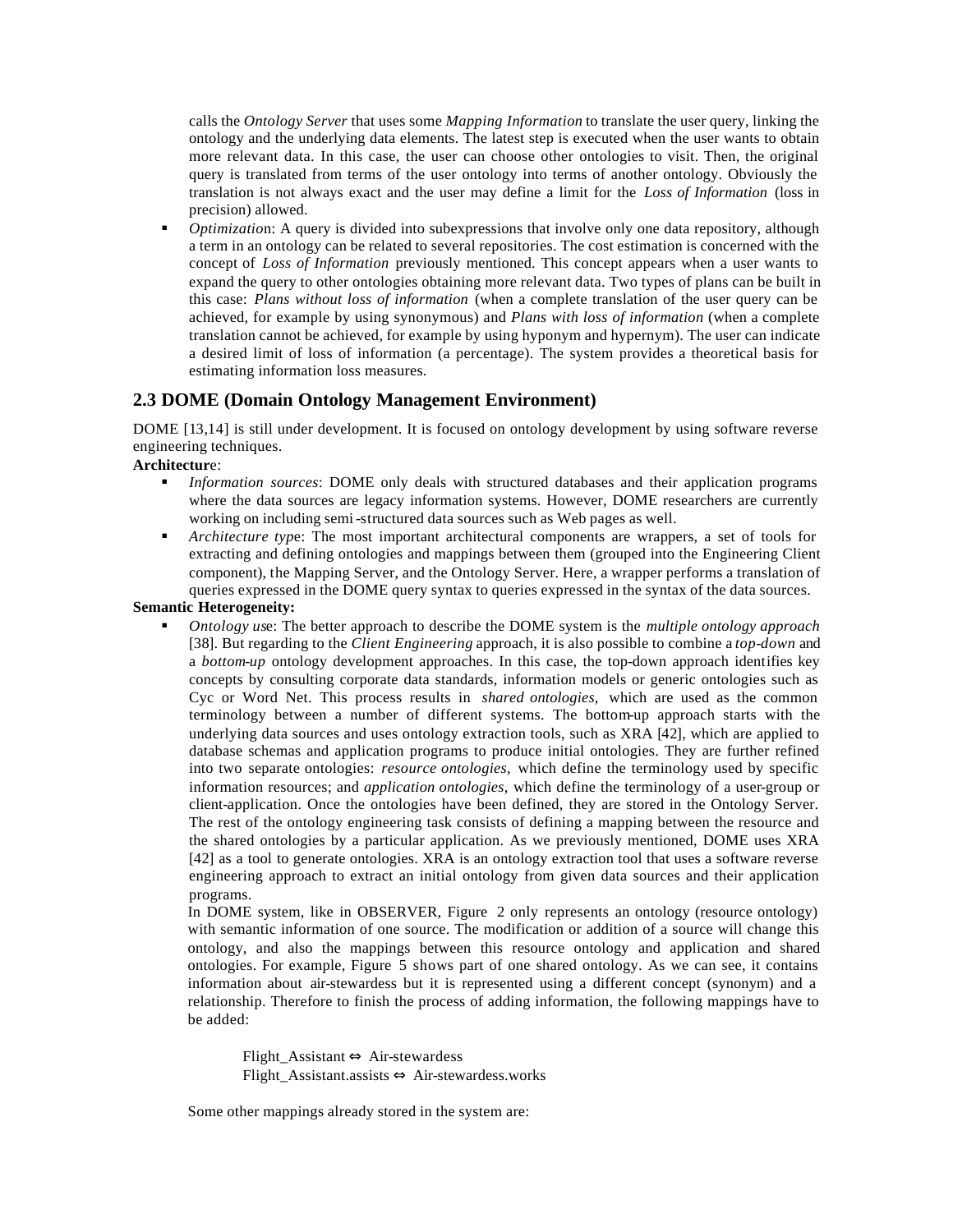

**Figure 5. The shared ontology in DOME**

**Language:** The three ontologies previously mentioned are specified using CLASSIC  $\beta$ , which is used to store ontologies and to make some inferences.

#### **Query:**

- ß *User participatio*n: DOME has a simp le API that allows a user client or an application to query the distributed information space. The user can load and browse specific ontologies to view what information is available from the whole information space. Queries are performed using the terminology defined by an *application ontology* and the returned results are represented using that terminology. However, the details of the different systems – their distribution, structure, syntax or semantics – are actually hidden.
- ß *Query pla*n: The element of the architecture that performs queries is called *Query Engin*e. Firstly, the Query Engine needs to decide which resources are relevant to a given query. Then, based on the information about the currently relevant resources, it decomposes the query into subqueries. Results are integrated after been received.
- **•** *Optimization:* There is no cost estimation that shows the best way to achieve a query. As we previously mentioned, the query is divided into subqueries to access the information sources.

### **2.4 KRAFT (Knowledge Reuse And Fusion/Transformation)**

KRAFT [19,33,34] was primarily conceived to support configuration design of applications among multiple organizations with heterogeneous knowledge and data models. It uses the concept of *"Knowledge fusion"* to denote the combination of knowledge from different sources in a dynamic way. **Architectur**e:

- **•** *Information sources*: Like the other systems, KRAFT was created assuming dynamic information sources. Here, information sources are called *resources* and include both databases and knowledge bases. Resources have constraints that may be stored as metadata of the database, as triggers, etc.
- ß *Architecture typ*e: KRAFT has an agent-based architecture, in which all knowledge processing components are realized as software agents. There are four kinds of agents: *wrappers, mediators, facilitators* and *user agent*s. The *wrapper agents* provide a bridge among the legacy system interface, the KRAFT agent interface, and entry-points for user agents. The *user agents* allow endusers to access the information by using some kind of user interface. The *facilitator agents* provide internal routing services for messages within the KRAFT domain. When an agent needs a service, it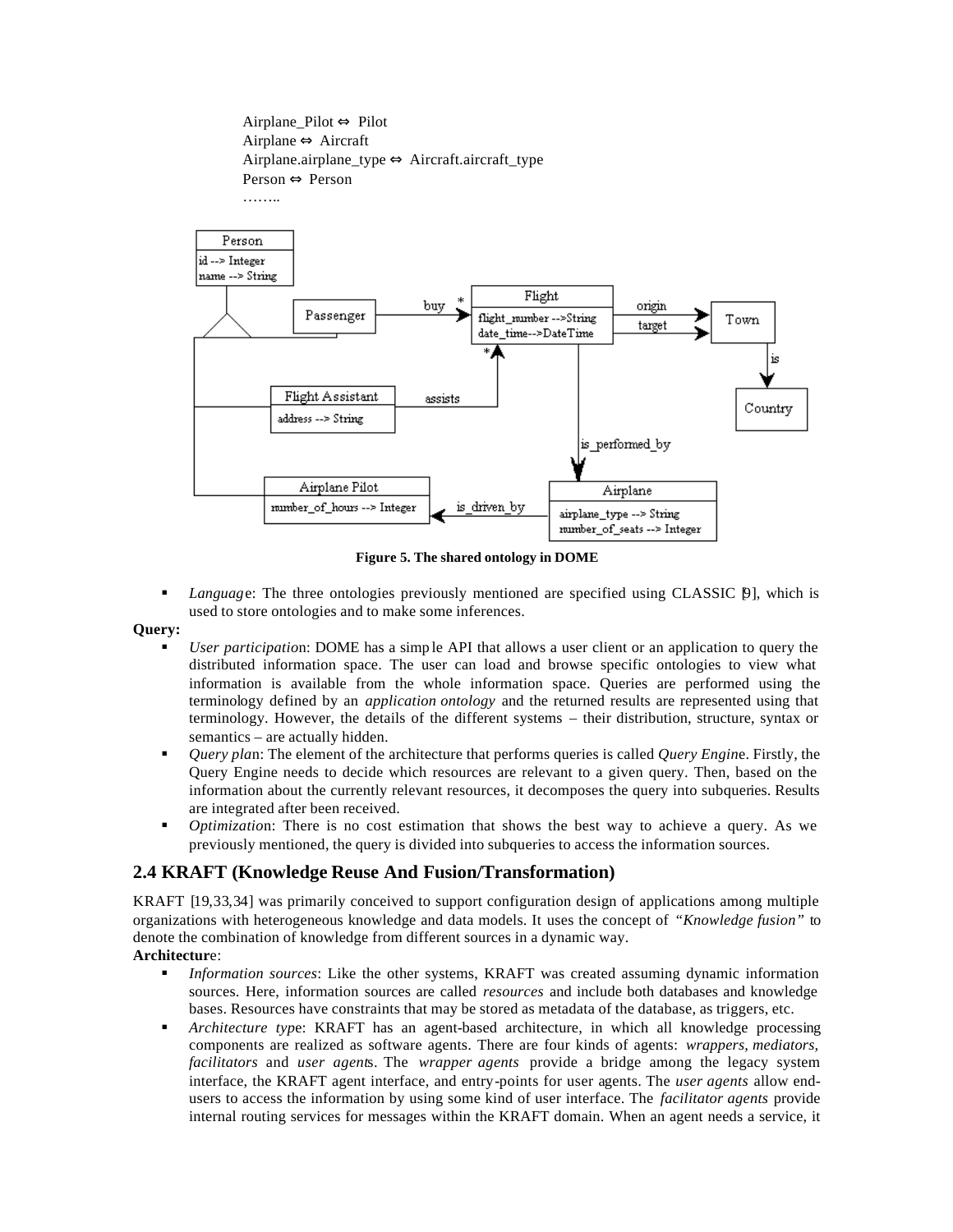asks a facilitator to recommend another agent that provides the service. Finally, the *mediator agents*  use the domain knowledge to transform data in order to increase its information content. Examples of data transformation might be integration of data from heterogeneous sources, consistency checking and refinement of knowledge and data, etc.

#### **Semantic Heterogeneity:**

ß *Ontology us*e: The better approach to describe the KRAFT system is the *hybrid ontology approach*  [38]. In order to overcome the problems of semantics heterogeneity, KRAFT defines two kinds of ontologies: a *local ontology* and a *shared ontolog*y. For each knowledge source there is a local ontology. The shared ontology formally defines the terminology of the domain problem. In order to avoid the problems about semantics heterogeneity, that might occur between a local ontology and the shared ontology (*ontology mismatches* [37]), an *ontology mapping* is defined for each knowledge source. It is a partial function that maps terms and expressions defined by a local ontology to terms and expressions of the shared ontology.

Something similar occurs in the KRAFT system compared with DOME and OBSERVER. The main difference here is that KRAFT contains a shared ontology. When a modification or addition is made in some source, the local ontology (which represents this source) has to be changed, and the mappings between the local and the shared ontology have to be performed. To illustrate this situation we can apply the same example used in the DOME system, because Figure 5 represents one shared ontology in that system. In KRAFT, Figure 5 represents the only shared ontology containing all the information that the system needs to be accessible for users.

ß *Languag*e: The local and shared ontologies may not be represented in the same format, even though they use classical frame-based representation languages.

#### **Query:**

- ß *User participatio*n: Users access the services of the KRAFT domain via *user agent*s. Users specify their requirements as constrains written in any language (KRAFT Constraint Interchange Format, CIF, CoLan languages [7]). So, in order to translate these constraints, the terminology used to perform the queries must be defined in the shared ontologies.
- *Query plan*: The resource constraints must be translated into CIF constraints before the KRAFT network can use it. Communication between agents is made through messages, which include the CIF constraints as part of them. The main function of the facilitator agents is to solve a query called *facilitation*. The goal of this query is to find a resource whose advertised capability matches the requirements derived from the query. The satisfiability criterion depends on the search strategy adopted for the resolution of the query. There are two resolution mechanisms – *the most exact match*  and *the set of all approximate matche*s.
- ß *Optimizatio*n: There is no mechanism to provide optimization.

### **2.5 Carnot and InfoSleuth**

The Carnot Project [28,39] was initiated in 1990 with the goal of addressing the problem of logically unifying physically distributed, heterogeneous information. The InfoSleuth project [8,16,41] is an extension of Carnot to make legacy database systems easily accessible via Web.

### **Architectur**e:

- *Information sources:* InfoSleuth was created to add the concepts of dynamic information sources to Carnot. It was designed to operate on a static environment, where the information sources never change.
- ß *Architecture typ*e: Like KRAFT, these systems have an agent-based architecture to provide interoperation among autonomous systems. There are five kinds of agents in InfoSleuth. The *user agents* assist the user in formulating queries over an ontology, and in displaying the results of queries in a sensitive manner to the user context. The *broker agents* determine the set of relevant resources that can perform the requested service. The *resource agents* translate queries expressed in a common query language into a language understood by the underlying system. These agents usually perform a mapping between the ontology and the local data. The *task execution agents* are designed to deal with dynamic, incomplete and uncertain knowledge. These agents use information provided by a *brok er agent* to route requests to the specific *resource agent*s. Finally, the fifth type – *ontology agents –* will be explained in the following point.

### **Semantic Heterogeneity:**

*Ontology use:* Ontologies in InfoSleuth system are used to capture database schemas, conceptual models and aspects of its agent architecture. Here, there are two main tasks to accomplis *h.* The first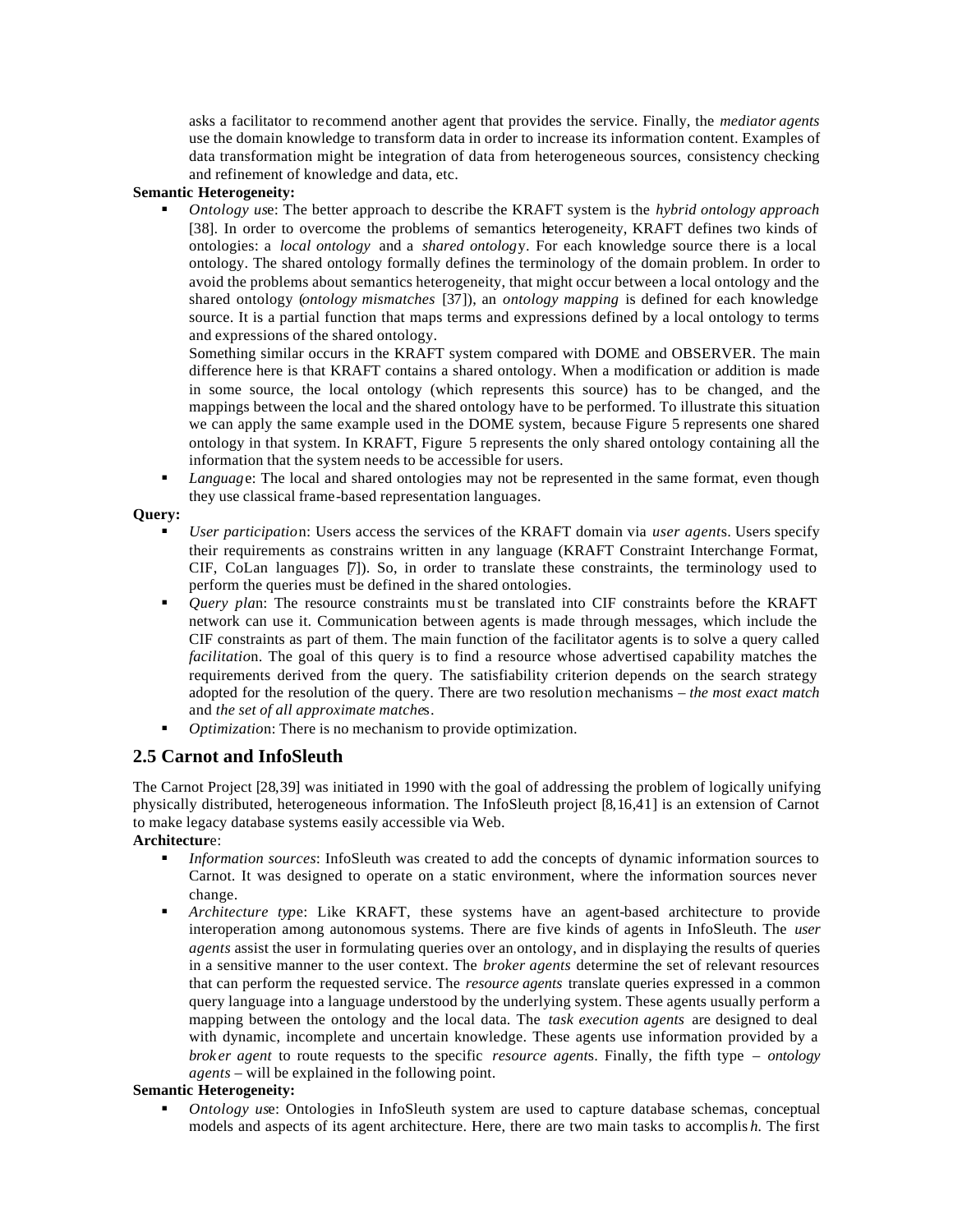one is concerned with *describing the information sources* as the system may have multiple ontologies describing data. The second task aims at *specifying the agent infrastructure,* i.e. the context in which agents operate, its relevant information and relationships, etc. InfoSleuth implements a model with three layers to represent ontologies: the *Frame Layer,* which allows to create and query new meta-models, the *Meta-Model Laye*r, in which objects are instances of frame layer objects, and the *Ontology Layer,* in which objects are instances of meta-model objects. Therefore, the most appropriate approach to describe the InfoSleuth system is the *multiple ontology approach* [38]. Otherwise, Carnot is implemented using the *single ontology approach* due to the system provides a global view of the all integrated resources.

Regarding to our example, the same case applied in the SIMS system can be applied in the Carnot system because it also define a global ontology (or view) about the whole domain. In the case of InfoSleuth, the three-layer model is represented by Figure 6, in which the Airport-Ontology box in the Ontology layer is the ontology described in Figure 2.



**Figure 6. The three-layer model in InfoSleuth**

Any change in the subjacent source generates the modification of the Airport Ontology. This case is similar to the application of OBSERVER because each source will have its own ontology, and therefore changes will be easier to be implemented.

- *Language*: There is no specific language required for the system. The ontologies might be represented, for example, by using logic programming languages such as LDL [43].
- **Query:**
	- ß *User participatio*n: Users interact with the system through a *user agent* specifying requests and queries over given ontologies. In this way, a *user agent* obtains information from an *ontology agent*  about the common ontological models known by the system. A user agent uses this information to support its associated user in selecting an ontology and formulating a set of queries.
	- ß *Query pla*n: When a user performs a query, the *user agent* asks to the *broker agent* for the location of an applicable *execution agen*t. When the *execution agent* receives the request, it asks to the *broker agent* for the location of the *ontology agent* and for an appropriate ontology. Then, the *broker agent*  is asked for the currently *resource agen*t. Depending on the resource availability, the *broker agent*  may return a different set of *resource agents* at different time. Then, based on this set, the *execution*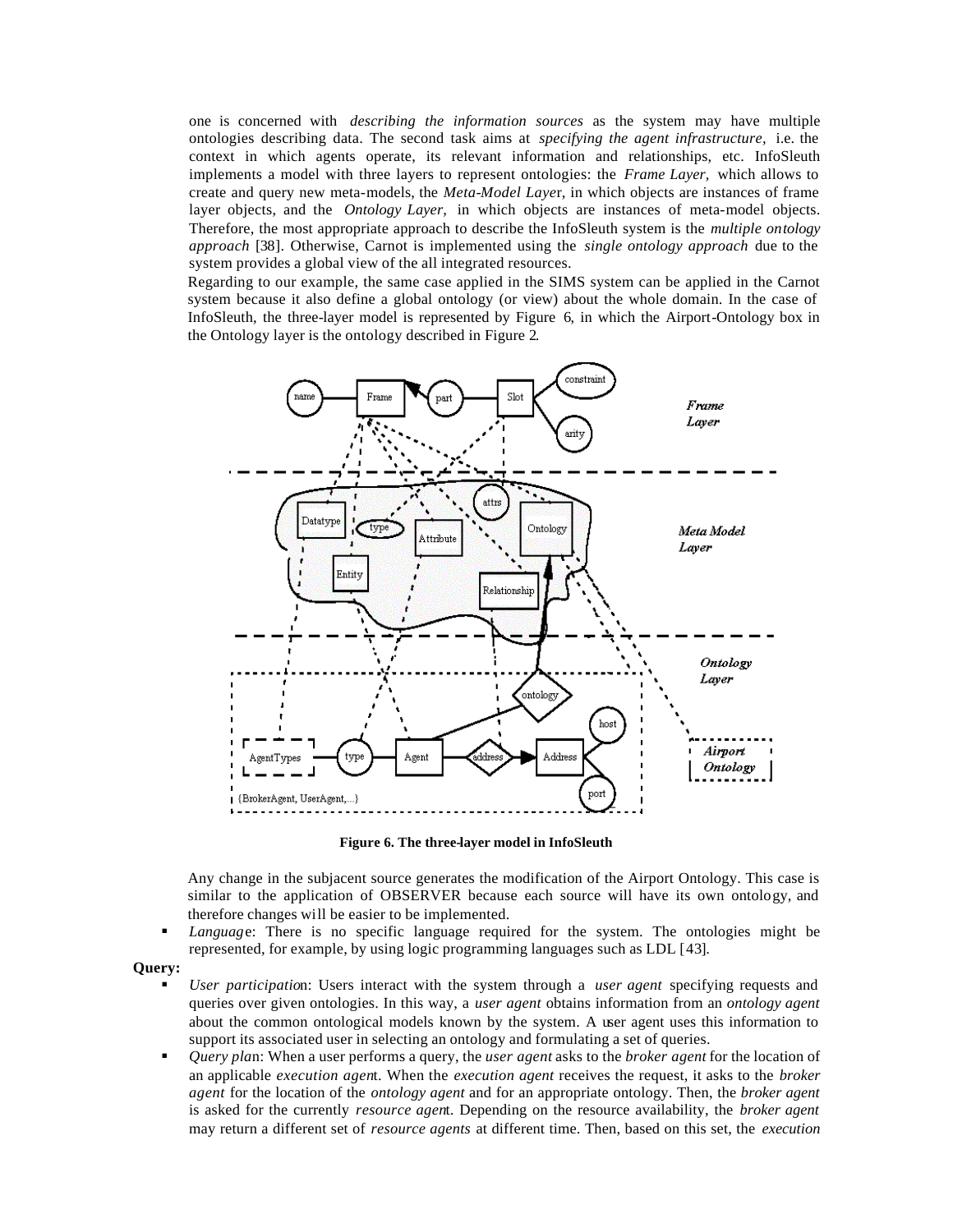*agent* decomposes the query and routes it. Each resource agent, after translating the query, returns the results to the *execution agen*t. After receiving the results, the execution agent integrates and returns these results to the *user agen*t, which in turn returns them to the user. On the other hand, Carnot system uses its *query graph generator module* to generate a query graph. This graph is expanded by a *semantics module* including sources with relevant information. Finally, an optimal plan is generated and executed.

ß *Optimizatio*n: The query processing strategy in Carnot is based on a dataflow execution model similar to the strategy used in the ORION distributed object-oriented database system [40].

### **2.6 COIN (Context Interchange)**

The COIN Project [17,18,35] was initiated in 1991 with the goal of achieving semantics interoperability among heterogeneous information sources.

### **Architectur**e:

- ß *Information sources*: The COIN system provides access to both traditional data sources such as databases and semi-structured information sources such as Web sites.
- ß *Architecture typ*e: The system has a mediator-based architecture. The main elements of this architecture are *wrappers, context axioms, elevation axioms, a domain model, context mediators, an optimizer* and *a executione*r. Like other systems, here a *wrapper* is a module that understands a specific data organization and knows how to retrieve data from the underlying repository hiding that data organization. The other architectural elements will be explained below.

### **Semantic Heterogeneity:**

ß *Ontology us*e: COIN introduces a new definition for describing things in the world. It states that *the truth of a statement can only be understood with reference to a given contex*t. Here, the notion of *context* is useful to model statements in conflicting heterogeneous databases. Using this definition, COIN creates a framework that constitutes a formal and logical specification of the COIN system components. The framework has three components, which have been previously introduced in the architectural analysis: a *domain mode*l, *elevation axioms* and *context axiom*s. Each information source has a set of elevation axioms and a set of context axioms, and both converge in a unique domain model. Therefore, the most appropriate approach to describe the COIN system is the *hybrid ontology approach* [38]. The *domain model* is a collection of source's primitive types, such as strings or integers, and semantics types that define the application domain corresponding to the integrated data sources. Primitive objects and semantics objects are instances of primit ive types and semantics types respectively. Semantics objects may have properties called *modifiers* that serve as annotations to make the data's semantics of different contexts explicit. Also, semantics objects may have different values in different contexts. The *elevation axioms* act as a mapping between attributes in the source and semantics types in the *domain mode*l. Also, they codify the integrity constraints of the sources, which are useful for producing optimal queries. The *context axioms* define alternative interpretations of the semantics objects in different contexts. Every source is associated with exactly one context, but several sources may share the same context. These axioms are divided into two different groups: (1) axioms that define the semantics of data at the source in terms of values assigned to *modifiers,* which correspond to semantics objects, and (2) axioms that define how values of a given semantics object are transformed between different contexts *(conversion function*s).

As we have described, COIN has a different representation of an ontology but it is based on an hybrid ontology approach. Therefore COIN can be compared with KRAFT or InfoSleuth, in which a change in one source will generate changes in some components to represent the new mappings. In COIN, elevation and context axioms have to be defined to access the new information.

ß *Languag*e: The COIN framework is specified as a deductive and object-oriented data model of the family of F-logics [23].

#### **Query:**

- ß *User participatio*n: Users formulate a query based on an ontology without specifying a priori what information sources are relevant.
- ß *Query pla*n: The query plan involves the last three elements of the architecture: a *context mediator,*  which rewrites the query as a *mediated query;* the *optimizer,* which transforms the mediated query as an optimized plan; and the *executioner* that executes it. The *context mediator* is in charge of the identification and resolution of potential semantics conflicts induced by a query. The automatic conflict detection and reconciliation are both possible by using general knowledge of the underlying application domain, along with the informational content and implicit assumptions associated with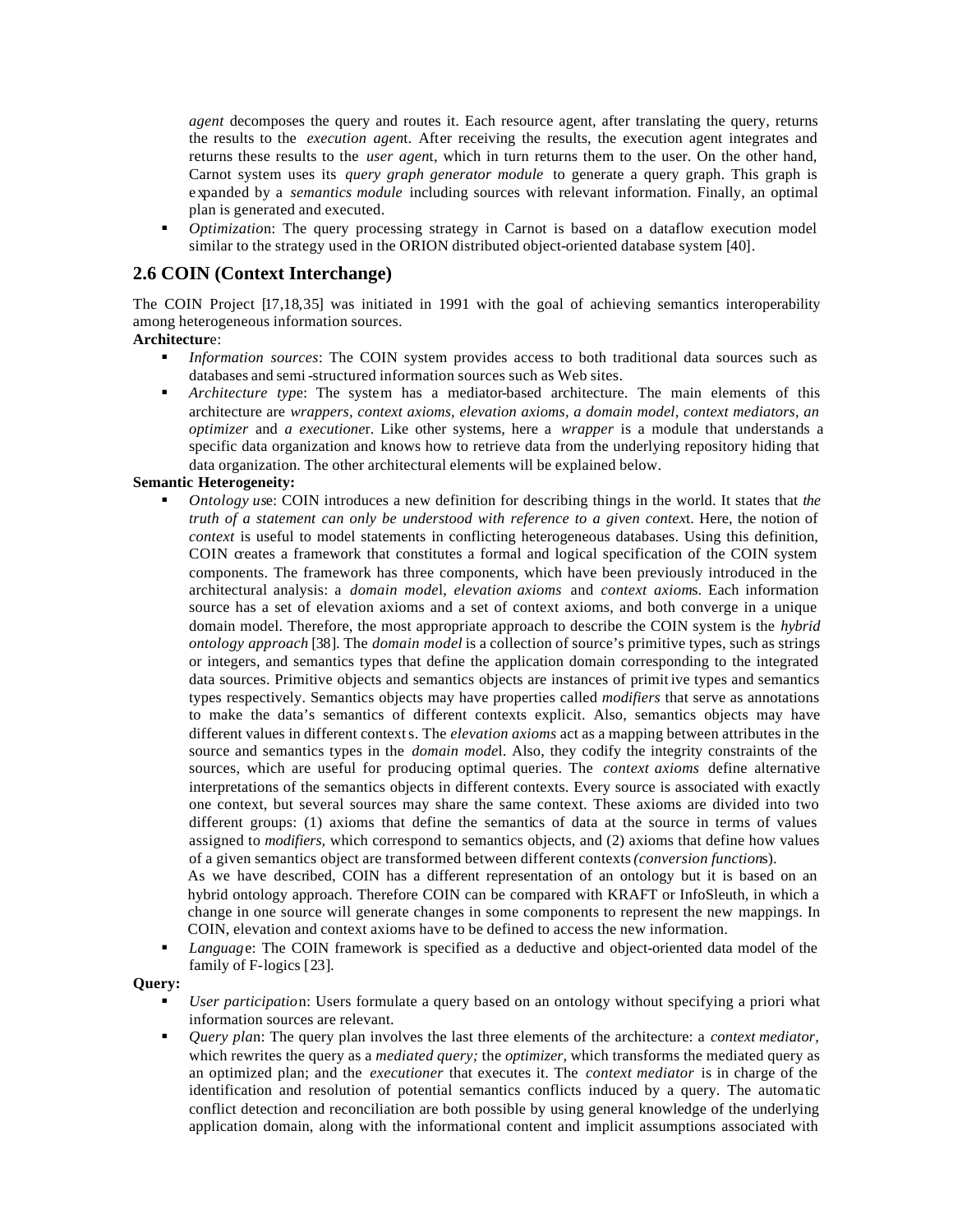the sources. These bodies of declarative knowledge are represented as elements of the framework *(domain mode*l, a set of *elevation axioms* and a set of *context axiom*s). The result of the mediation is a mediated query. To retrieve the data from the different information sources, the *optimizer*  transforms the mediated query into a query execution plan, which is optimized taking into account the topology of the network of sources and their capabilities. Then the *executioner* executes the plan to retrieve the data from the various sources. Results are composed as a message and sent to the user. The mediation is performed by an abductive procedure, which produces a reformulation of the initial query in terms of the component sources. The procedure itself is inspired by the abductive logic programming framework [22].

ß *Optimizatio*n: The application of abductive reasoning to query rewriting is a useful tool to achieve efficiency. It can be used to formally combine and to implement features of semantics query optimization (SQO) [11].

### **2.7. Proposal 1 by Arruda, Baptista and Lima [4]**

This proposal presents an architecture and design of a web-based query system in which users, using an ontology, can specify their queries and submit them to the underlying data sources. **Architecture:**

- **Information sources:** The approach proposes a mediator-based environment for data integration of structured and semi-structured data on the web. The heterogeneous data sources can be either structured data such relational or object databases, or semistructured data such HTML pages, text documents and XML [5]. The semistructured data are treated as XML documents and therefore it is required that the semistructured data repositories export their data into XML documents.
- ß *Architecture typ*e: The architecture is a mediator-based data integration system, which uses an ontology as its common schema. The main components of the architecture are: the *search engine*, the *mediator and query rewriting* and the *wrappers.* The first component is responsible for receiving the query from the user; for identifying the user chosen ontology; for iterating with the mediator and query rewriting component to structure and enrich semantically the query and for distributing the query among the wrappers (as in structured data) and calling appropriate XML query engines (as in semistructured data). The second component, the mediator and query rewriting, is responsible for maintaining the integrated schema view (the ontologies); for structuring and rewriting the queries according to the ontology and integrating all distributed results in XML format for a posterior document transformation using a publisher framework. Finally the *wrappers* are specific for each underlying structured source and translate the generic application queries into source specific queries. Also, they translate the results from these queries into XML format and send them back to the mediator module .

### **Semantic Heterogeneity:**

ß *Ontology us*e: This proposal uses XML documents as information sources. XML provides only a syntactical view of the underlying data. In order to allow for a precise querying and semantic interpretation, the XML documents should be complemented with a conceptual model that adequately describes the semantics of its tags. The proposal uses the Ontologies to fulfil this semantic gap enabling a precise semantic expression for querying XML documents. The ontologies are used as a common schema.

In this proposal applies the same example as in the SIMS system, because it also define a global ontology (or global schema) containing information about the integrated sources.

ß *Languag*e: The common schema is described in DAML+OIL [15] language and supports several ontologies, related or not. The DAML+OIL language is a semantic markup language for Web resources and is being developed as an extension to XML and the RDF [26].

#### **Query:**

- ß *User participatio*n: Users can access the system through a Web device (PDAs, mobile phones, browsers, etc), they browse it graphically and compose their queries using the specified ontology. The interface is developed for web browsers. A tree is automatically built from the DAML ontology elements. Also, the fields for the input query are built according to the ontology attributes for each element.
- ß *Query pla*n: The proposal has six steps in order to solve a query:
	- (1) The users can access the system through a Web device browsing it graphically and compose their queries using the specified ontology.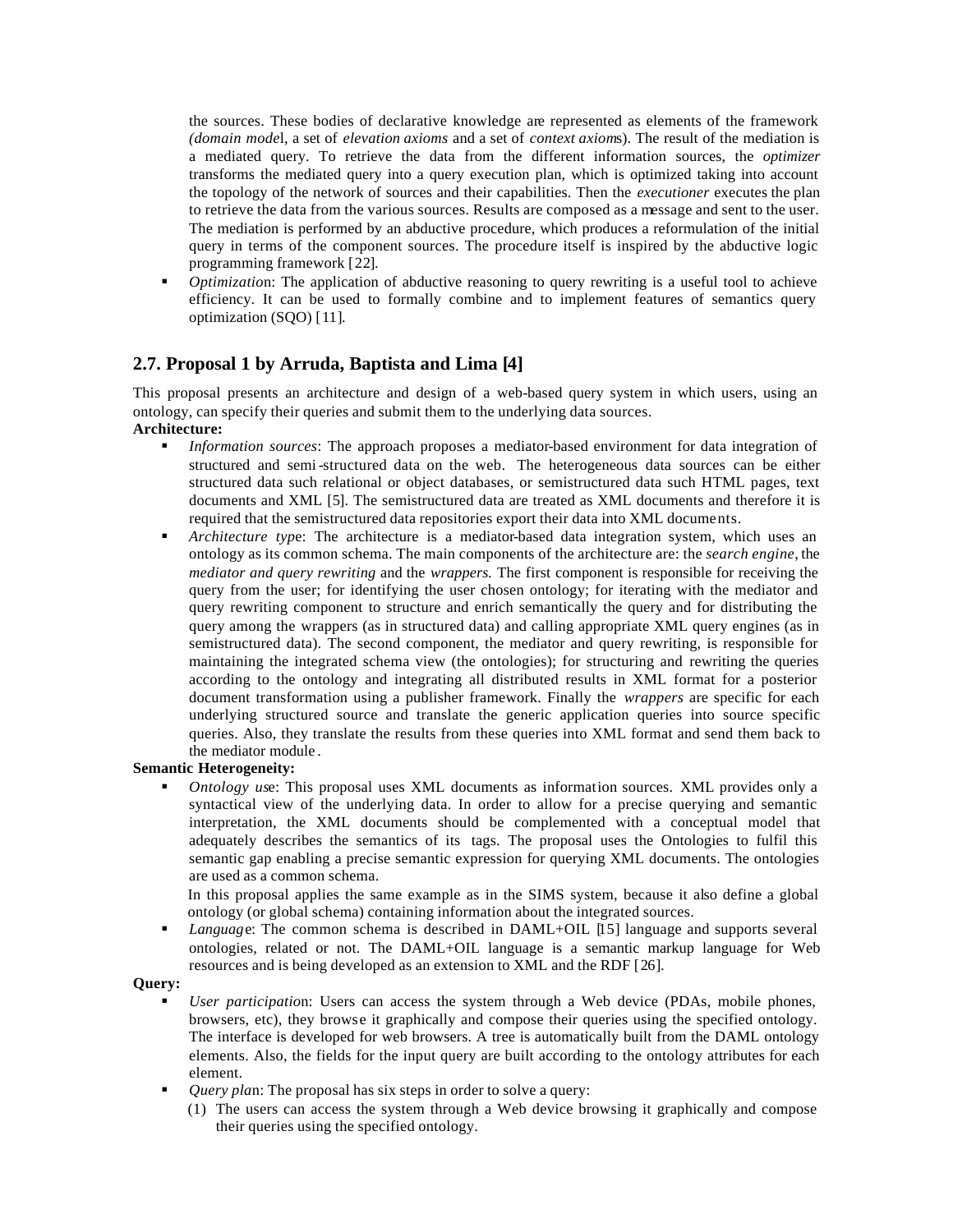- (2) The mediator and query rewrit ing component receives the query and parses it in accordance to the conceptual ontological terms. The query then is rewritten using additional information of the ontology, keeping the semantics of the original query.
- (3) The search engine then maps this query (which is generic a priori) into queries for both types of source: queries to semistructured data (XML documents) and to structured data (traditional databases). The query is transferred to the XML query engine, in the case of semistructured data, and in the case of structured data, the query is transferred to the wrapper of each underlying source.
- (4) The XML Query Engine accesses all documents structured according to the user chosen ontology and related ones.
- (5) Each wrapper maps the generic query into the appropriate query language of the local repository. Hence, it makes the due mapping between the internal data source schema and the external schema (based on the ontology). This mapping is done according to a previous conceptual correspondence between ontology and scheme. The results of these queries are then modelled into XML documents and delivered to the mediator and query rewriting component.
- (6) The mediator module receives the results from the two kinds of sources in XML format, integrates them and calls an XM L transformer (XSLT, for example) to the specific web device.
- ß *Optimizatio*n: There is no mechanism to provide optimization.

### **2.8. Proposal 2 by Medcraft, Schiel and Baptista [29]**

This proposal presents an architecture for semantic integration using mobile agents and a global ontology. The global ontology is used to represent the semantic information of the sources, and the mobile agents are used to process queries.

### **Architecture:**

- ß *Information sources*: The objective of this proposal is to provide a uniform interface to heterogeneous, pre-existing relational databases, in a way that users can formulate queries (global queries) that are transported between these different databases by a mobile agent to produce a single consolidated response.
- ß *Architecture typ*e: The proposal has an agent-based architecture, known as DIA (Data Integration using Agents), for semantic integration of a federated database using mobile agents and ontologies. The architecture has the user interface developed with web browsers and the ontology includes the equivalent or similar concepts in the source databases. Also, the architecture proposes the use of a travelling pattern and a task pattern [25]. Travelling patterns deal with various aspects of managing the movement of mobile agents. These patterns allow us to enforce encapsulation of mobility management, which enhances reuse and simplifies mobile agent design. An extended *Itinerary*  travelling pattern is implemented because it maintains a list of destinations, always knows where to go next and defines special cases such as what to do if a destination is temporally unavailable. To enable a host to be part of the mobile agent destination list, every destination needs to have an agency running a local stationary agent, which cooperates with the mobile agent in the local query adaptation process. Task patterns are concerned with the breakdown of tasks and how these tasks are delegated to one or more agents. The proposal also uses the *Master-Slave* pattern, which allows a master agent to delegate a task to a slave agent. The slave agent moves along its itinerary, performs the specified task and returns the result to its master agent.

#### **Semantic Heterogeneity:**

ß *Ontology us*e: The proposal identifies the objects in the databases that represent equivalent or similar concepts, that is, concepts semantically related. Heterogeneities between the databases appear as semantic conflicts. They are detected and solved at the moment a new database enters the federation. Once identified the equivalent or similar concepts in the new database, they are defined as global concepts in the existing ontology. This ontology describes the concepts as classes and properties, and defines the relationships between each other.

In our example, Figure 2 represents the global ontology. When one change in the source is made, this proposal finds the equivalent concept of the global ontology, and modifies the matching table to store this new relationship accordingly. The global ontology proposed here represents the information about the domain. Each information source through the matching table maps its information with the information represented in the global ontology. Therefore, if added information (in this case about air-stewardess) is represented in the global ontology, only the matching table has to be modified.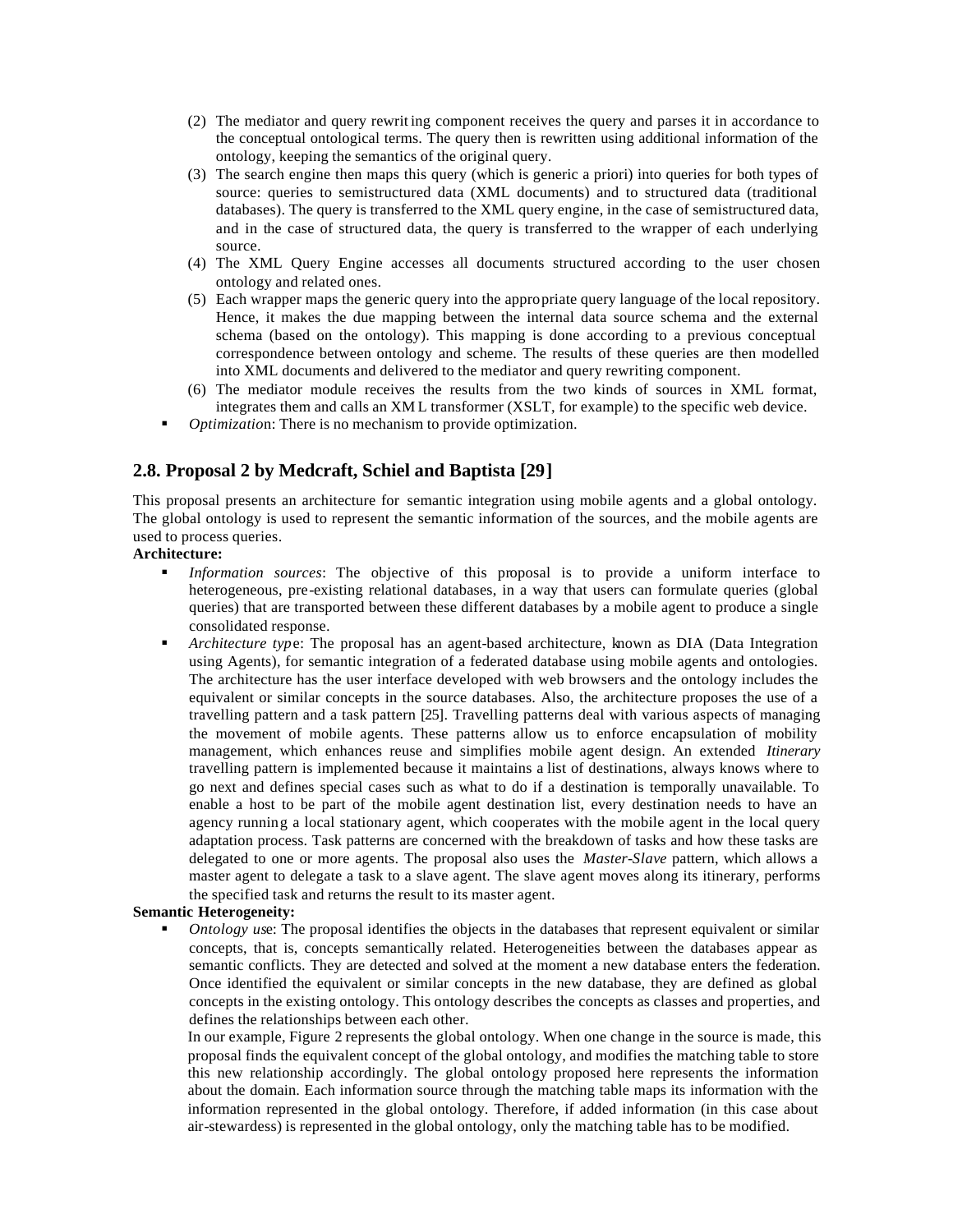ß *Languag*e: The ontology is represented by the DAML+OIL [15] language.

**Query:**

- ß *User participatio*n: Users submit queries expressed over the ontology. The interface was developed for web browsers. A tree is automatically built from the DAML+OIL ontology classes and the fields for the input query are also built according to the ontology properties for each class.
- *Query plan*: Users trigger the query process by preparing a global query, based on terms from an ontology. When the user submits the query, the application notifies a stationary agent running inside an agency. This stationary agent (master agent) creates a mobile agent (slave agent) for the migration through the databases. Applying the Itinerary pattern explained in the architecture feature, before its creation, a list of destinations is set for the new mobile agent. With the query and knowing its itinerary, the migration process starts. As the mobile agent reaches a destination, it contacts the local stationary agent, passing it the global query. This agent knows the ontology on which the global query terms are based on, and also knows the local database schema. Therefore, with a local matching mechanism, it is able to convert the global query to a corresponding local one. The database query is performed and the result set presented to the visiting mobile agent is showed in XML syntax. In case the mobile agent is not at the first destination, before moving to the next node, the mobile agent performs an integration of the local result with the result collected previously. This reduces the size of the carried XML, and means that when the mobile agent returns to its origin, no extra result integration or analysis will be performed. When the mobile agent completes its itinerary, it migrates back to its origin, returns the final result to its master agent and removes itself. The master agent presents the collected data to the user.
- ß *Optimizatio*n: The proposal realizes an optimized itinerary using two types of itineraries: *static* and *dynamic*. A static itinerary is an itinerary that can be established in advance by the stationary master agent. Depending on information available about the local databases, the master agent analyses the global query and selects those local databases that must be visited to process the query. In the simplest case, the itinerary is "visit all nodes". In a dynamic itinerary, the mobile agent can decide, depending on the partial result, if the query is already answered and it can return, or not. This dynamic capability depends on a previous classification of the global query.

### **2.9. Proposal 3 by Tzitzikas, Spyratos and Constantopoulos [36]**

This proposal presents an approach for providing uniform access to multiple information sources through mediators and ontologies. It proposes a new component, named articulation, to improve the cost of adding or modifying the sources.

### **Architectur**e:

- ß *Information sources*: This approach proposes a model for providing integrated and unified access to multiple information sources of the type of Web catalogs. In the environment of the Web there are many examples of such sources. Specifically, the general purpose catalogs of the Web, such as Yahoo! or Open Directory (http://dmoz.org), the domain specific catalogs/gateways (e.g. for medicine, physics, tourism), as well as the personal bookmarks of the Web browsers can be considered as examples of such sources.
- ß *Architecture typ*e: The system has a mediator-based architecture. For each source are defined *ontologies* plus a *database* storing objects that are of interest to its users. Each object in the database of a source is indexed under one or more terms of the ontology of that source. Another architecture component is the *mediator*. The mediator is a secondary source that can bridge the heterogeneities that may exist between two or more sources and provides a unified access to those sources. Besides, the mediator has a number of *articulations* to the sources. An articulation to a source is a set of relationships between the terms of the mediator and the terms of that source. These relationships are defined by the designer of the mediator at design time and are stored at the mediator.

### **Semantic Heterogeneity:**

*Ontology use:* As we have said above each source has an *ontology*, that is, a structured set of names, or *terms*, that are familiar to the users of the source. In particular the ontologies that consider in this proposal consist of a set of terms structured by a subsumption relation. An ontology is a pair  $(T, \prec)$ where *T* is a *terminology*, i.e. a set of names, or *terms*, and  $\leq$  is a *subsumption* relation over *T*, i.e. a reflexive and transitive relation over *T* . In addition to its ontology, each source has a stored *interpretation I* of its terminology, i.e. a function  $I: T \to 2^{Obj}$  that associates each term of *T* with a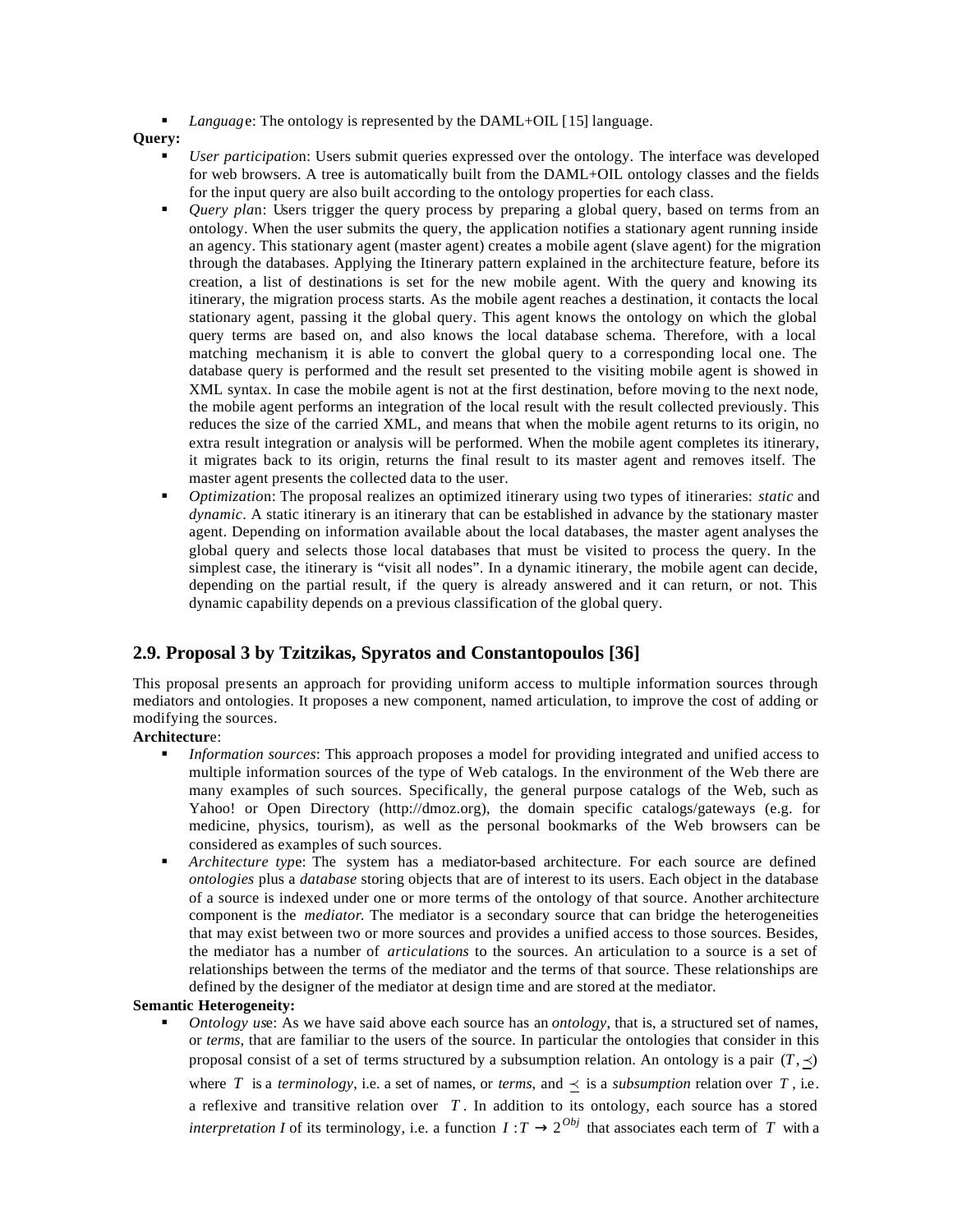set of objects. The symbol  $2^{Obj}$  is to denote the power set of *Obj*. Also, the mediator has an ontology  $(T, \prec)$  that reflects the needs of its potential users but does not maintain a database of objects.

Instead, the mediator has a number of *articulations* to the sources. The relationships included in the articulations are defined by the designer of the mediator at design time and are stored at the mediator. To solve heterogeneity problems among the sources, this proposal does not merge the ontologies, that is, if the same term appears within two sources, they do not assume as equivalent because they may have different interpretations (meanings). Two terms are considered equivalent only if they can be shown to be equivalent using the articulations of each source.

As the most appropriate approach to describe this proposal is the *hybrid ontology approach* [38], the modification or addition of a change in the sources only generates the modification of the local ontology (which represents this source) and the addition of the mappings between the ontology of the mediator and the local ontology within the respective articulation. If we consider that the ontology of the mediator is shown in Figure 5, then the mappings added in this example are the mappings that we have to add in the articulation.

*Language*: To represent the ontologies there is no language proposed by this approach.

#### **Query:**

- ß *User participatio*n: Users submit queries expressed over the ontology of the mediator. Upon receiving a user query, the mediator has to query the underlying sources. A user who looks for objects of interest can browse the ontology of the source until he reaches the desired terms, or he can query the source by submitting a boolean expression of terms.
- ß *Query pla*n: Users formulate queries over the ontology of the mediator and it is the task of the mediator to choose the sources to be queried, and the query to be sent to each source. Then it is again the mediator that appropriately combines the results returned by the sources in order to produce the final answer. Specifically, the mediator uses the articulations in order to translate queries over its own ontology to queries over the ontologies of the articulated sources. The sources can provide two types of answers to a given query, namely, a *sure* answer or a *possible* answer (the first type of answer being appropriate for users that focus on precision, while the second for users that focus on recall). Moreover a user query to the mediator admits two types of translation, namely, *lower* or *upper* translation (again, the first type of translation being appropriate for users that focus on precision, while the second for users that focus on recall). The combination of these two types of answer and of translation generates four interpretations: lower-sure, lower-possible, upper-sure and upper-possible. Therefore, the mediator can answer queries submitted by its users based on any of these four interpretations. Also, the operation modes of the mediator either can be decided (and fixed) by the mediator designer at design time, or they may be indicated by the mediator users at query time.
- ß *Optimizatio*n: There is no mechanism to provide optimization.

### **3. Discussion**

Table 3, and Figure 7 and 8 present the results of the systems evaluation for each feature, i.e. architecture, semantic heterogeneity and query resolution; using the judgment scale explained in Section 2.

Table 3 shows the resultant assessment of the Architecture feature. It has simple features assessed by a simple YES/NO scale. As we can see in the first column, SIS (dynamic information), some systems are assessed by a NO value, that is, these systems do not have implemented mechanisms to know which information is available at a given moment. The second column, TIS, assesses the types of information systems supported by the systems. All systems, except the Proposal 3, support the integration of databases in the federation. But only some of them support semistructured data such as HTML pages and files. The last column, Architecture Type, does not have an assessment because more information is necessary in order to evaluate the architecture properties. We divide the architecture into two main approaches: agent-based approaches and mediator-based approaches and classify the systems into these approaches. For example, the KRAFT system uses an agent-based architecture to provide extensibility and adaptability in a dynamic distributed environment. KRAFT also focuses on the interchange of data and constraints among agents in the system. Another example is the Proposal 2 working on a mobile agent architecture to improve the process of retrieving and consolidating data from the heterogeneous databases. Otherwise, a system like COIN uses a mediator-based architecture to detect semantic conflicts among heterogeneous systems by comparing context axioms corresponding to the sources involved.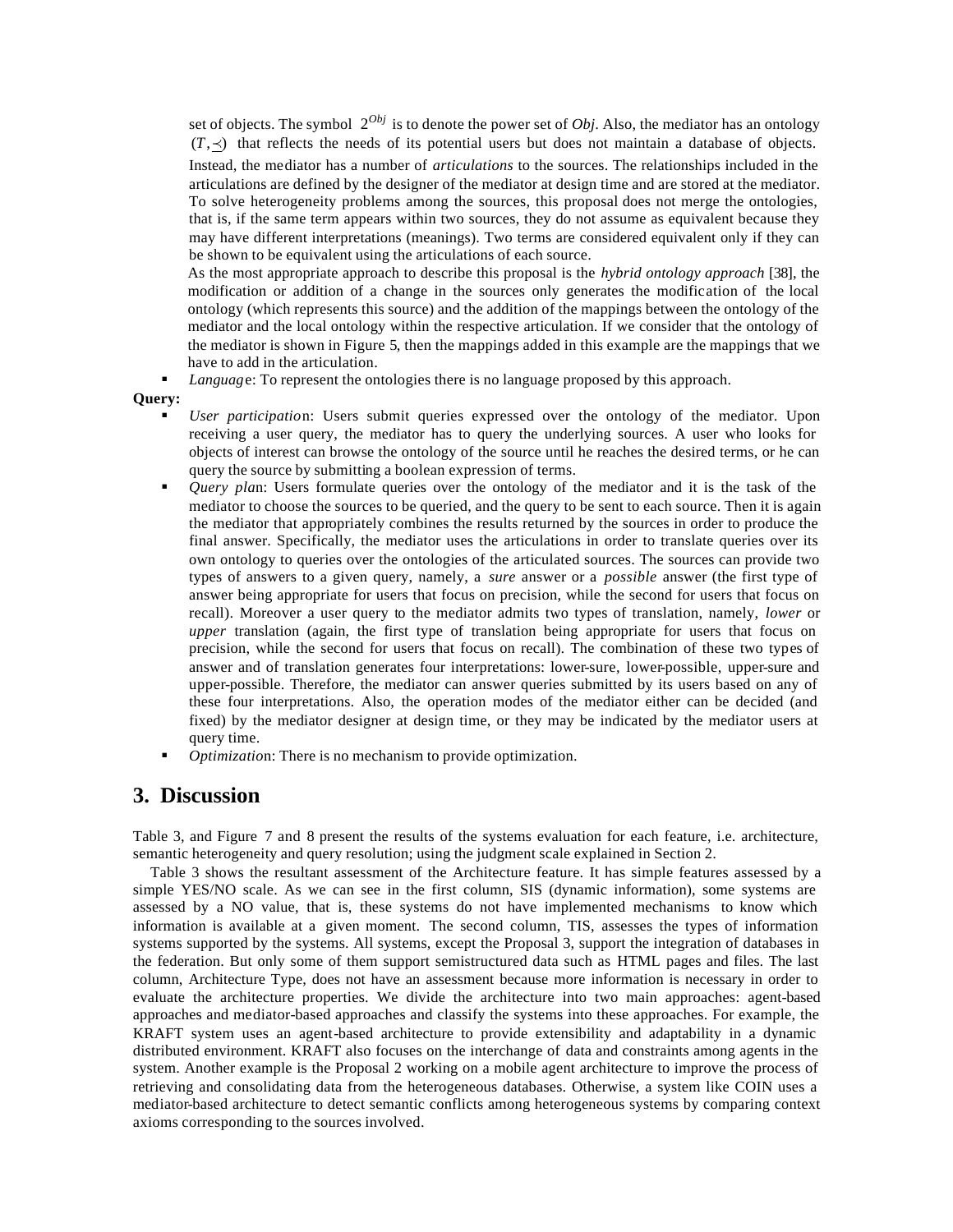|                 | Architecture       |                            |                |                |                              |  |  |
|-----------------|--------------------|----------------------------|----------------|----------------|------------------------------|--|--|
|                 |                    | <b>Information Sources</b> |                |                |                              |  |  |
|                 | <b>SIS</b>         | <b>TIS</b>                 |                |                |                              |  |  |
|                 | <b>Dynamic</b>     | <b>Databases</b>           | <b>HTML</b>    | <b>Files</b>   |                              |  |  |
|                 | <b>Information</b> |                            | pages          |                | <b>Architecture Type</b>     |  |  |
| <b>SIMS</b>     | Yes                | Yes                        | N <sub>o</sub> | N <sub>o</sub> | mediator-based               |  |  |
| <b>OBSERVER</b> | Yes                | Yes                        | Yes            | Yes            | wrappers, ontology<br>server |  |  |
|                 |                    |                            |                |                | and IRM                      |  |  |
| <b>DOME</b>     | N <sub>o</sub>     | Yes                        | N <sub>o</sub> | No             | wrappers, ontology<br>server |  |  |
|                 |                    |                            |                |                | and mapping server           |  |  |
| <b>KRAFT</b>    | Yes                | Yes                        | N <sub>o</sub> | N <sub>o</sub> | agent-based                  |  |  |
| Carnot          | No                 | Yes                        | N <sub>0</sub> | N <sub>0</sub> | agent-based                  |  |  |
| InfoSleuth      | Yes                | Yes                        | Yes            | Yes            | agent-based                  |  |  |
| <b>COIN</b>     | Yes                | Yes                        | Yes            | Yes            | mediator-based               |  |  |
| Proposal 1      | No                 | Yes                        | Yes            | Yes            | mediator-based               |  |  |
| Proposal 2      | Yes                | Yes                        | N <sub>o</sub> | N <sub>o</sub> | agent-based                  |  |  |
| Proposal 3      | No                 | N <sub>0</sub>             | Yes            | N <sub>0</sub> | mediator-based               |  |  |

**Table 3. The results for Architecture feature**

Figure 7 shows the results of assessing the ten systems for the semantic heterogeneity feature by using a graphical representation. All of the sub-features are compound features and they are assessed by the judgment scale for conformance defined in Table 2.



**Figure 7. A graphical representation for Semantic heterogeneity feature**

We will first analyze the ontology use feature (reusability, changeability, scalability). As we can see SIMS and Carnot systems have a zero (0) in the three sub-features. In the first sub-feature the zero means that both ontologies are not reusable because both define a global ontology or a single ontology approach in order to integrate the data. The same happens with the changeability sub-feature, because no support is given by these systems to bear changes in the information sources. The global ontology must be rebuilt when one source changes. Finally, scalability, is not supported because again by adding a new information source the rebuilding of the global ontology is generated. The problem of dealing with the global ontology approach is that we must manage a global integrated ontology, which involves administration, maintenance, consistency and efficiency problems that are very hard to solve. For example, SIMS requires constructing a general domain model that encompasses the relevant parts of the database schemas. Due to each database model is related to this general domain model, the integration problem is shifted from how to build a single integrated model to how to map the domain and the information source models. Also, the Proposal 1 has a similar assessment because a global ontology is built and changes in one source or the addition of a new source generates a modification in this global ontology.

Otherwise, the OBSERVER system, for example, uses multiple ontologies (with different vocabularies) to solve the users needs in a better way, and to alleviate the problems presented by the single approach. In order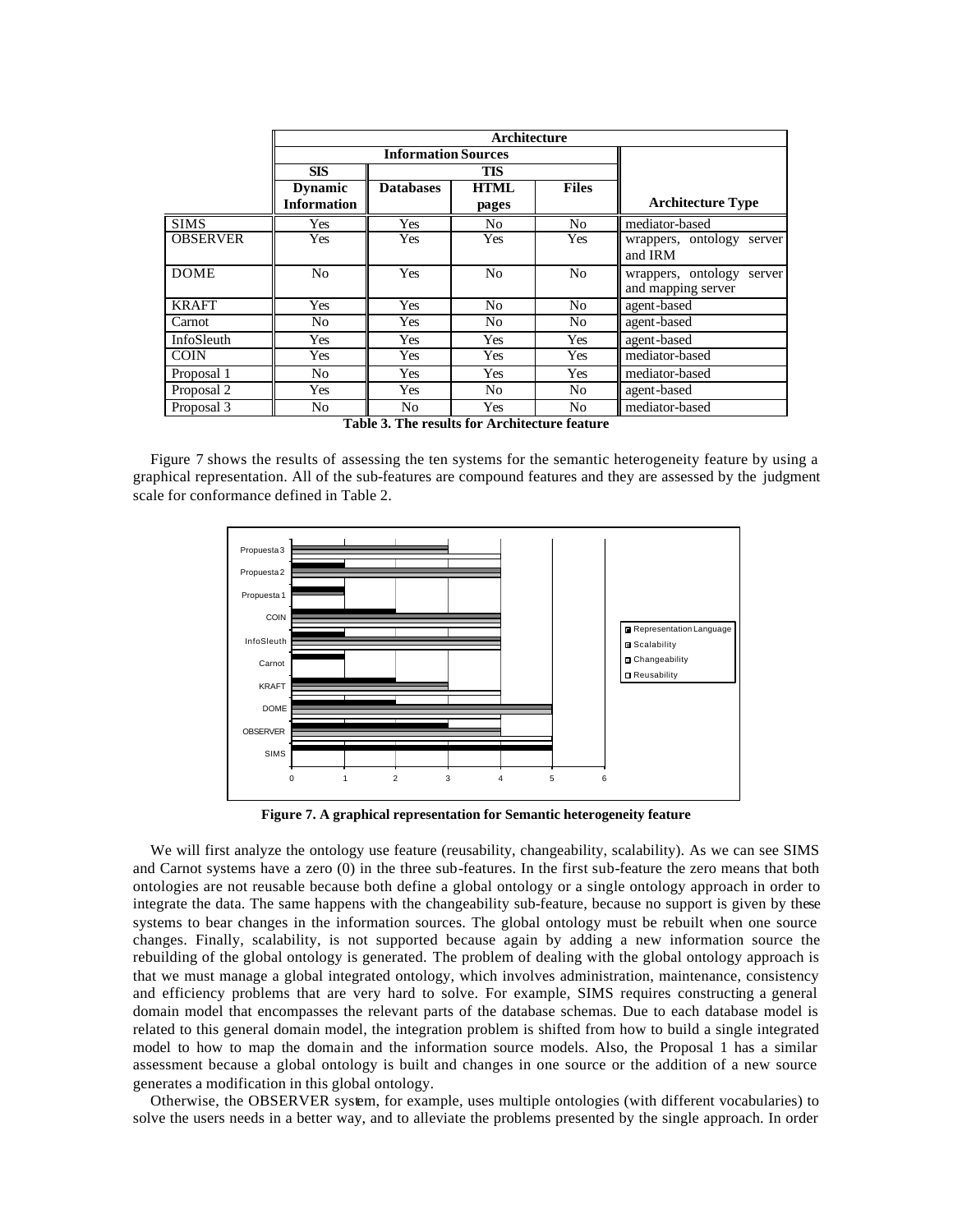to do so, OBSERVER implements an IRM component that enhances the scalability of the query processing strategy by avoiding the need of designing a common global ontology. The reusability is also full supported by OBSERVER because it defines local ontologies that might be defined for other purposes.

KRAFT has the first sub-feature, reusability, scored with a very strong support (4) because it defines an hybrid ontology approach where the local ontologies can be defined independently. The changeability is assessed as a strong support because when a source changes, only the local ontologies and the mapping ontology must be modified by including the changed information. The scalability is also strongly supported because we only include the information of the new source in the same components. Something similar happens with Proposal 3, COIN and InfoSleuth because in the case of Proposal 3 to add a source we have to select a mediator in the network and design an articulation between the selected mediator and the new source. In the case of COIN the domain model does not have to be updated each time a new source is added. Finally, in the InfoSleuth system to add a resource to the system the resource only needs to have an interface to advertise its services and let other agents make use of it immediately.

The two last sub-features in the DOME system have the higher value, i.e. full support(5) because DOME researchers are developing tools in order to extract ontologies from legacy systems, check the ontology consistency, merge ontologies, etc. All these tools generate a highly scalable system.

Otherwise, Proposal 2 has no support for reusability because a global ontology is defined. But the changeability and scalability have very high values because this global ontology does not need to be modified when a source is added, only an ontology-schema matching table is necessary to add a new database to the integrated system.

The support given by the systems to apply some specified language is assessed by the representation language sub-feature. Only SIMS has a full support because it is the only one that has a full description about the language used in the ontology (Loom). Otherwise, OBSERVER does not have a predefined language, that is, the different ontologies (user ontologies) can be described by using different vocabularies depending on the users needs although it shows several examples and uses of CLASSIC language describing how the system work. The other systems have little or no support for the languages. Some of them only refer to the used language but no help or explanation is provided.

Figure 8 shows the results of assessing the ten systems for the query resolution feature by using a graphical representation. All of the sub-features are compound features and they are assessed by the judgment scale for conformance defined in Table 2.



**Figure 8. A graphical representation for Query resolution feature**

The user participation sub-feature evaluates the degree of understandability that the system provides. In all the systems, users perform a query based on ontologies because of their better understandability. Therefore, as we can see, the first seven systems and the last one have a strong support on this feature. But Proposal 1 and Proposal 2 have a very strong support because the user interface used to make queries is shown and described more clearly. Also, a clear and understandable answer is given by all of them.

The second sub-feature, query plan, evaluates whether the systems clearly describe a set of steps to explain the query process. In general, the query is divided into subqueries in such a way that each of them corresponds to a different information source.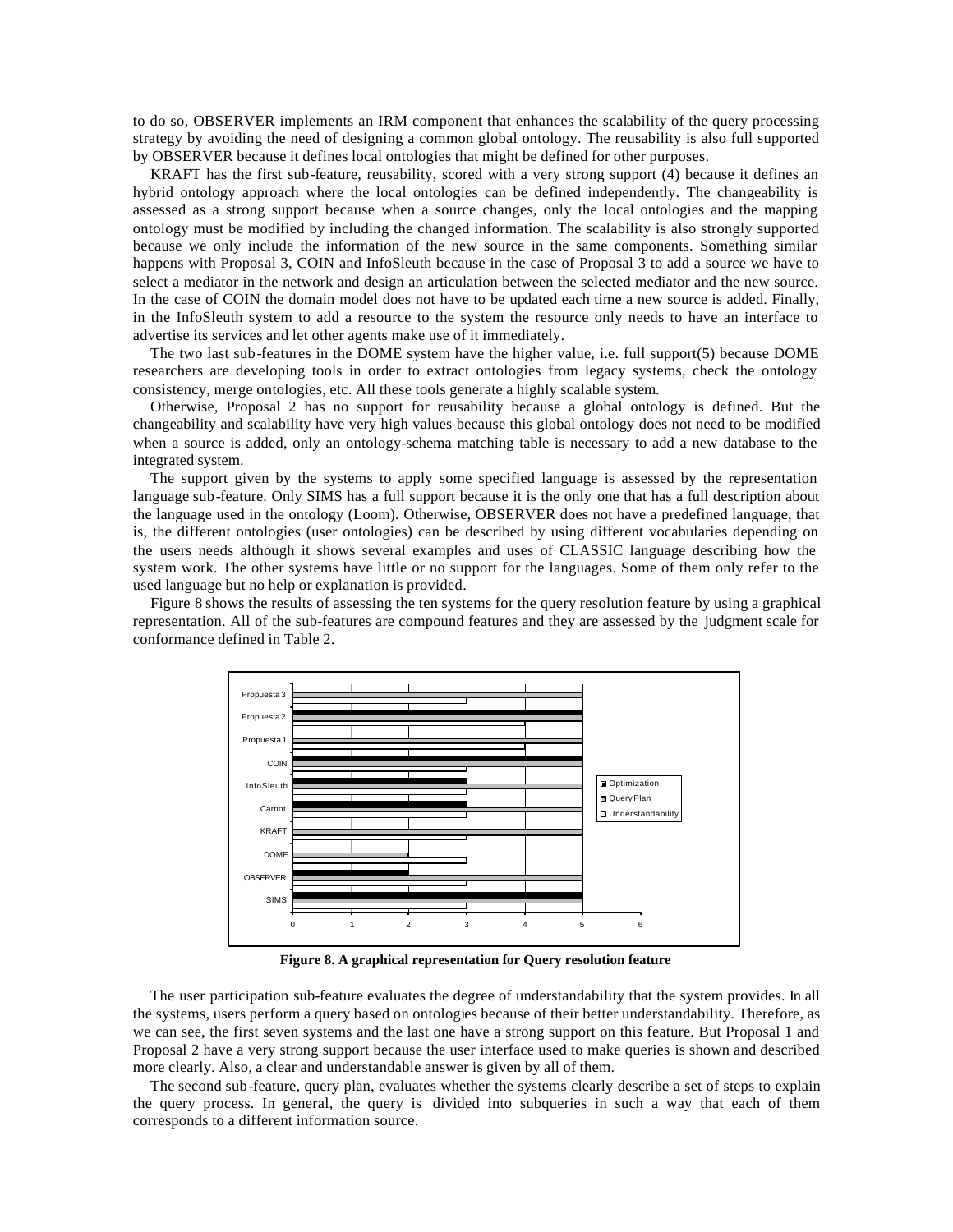All systems, except DOME have a full description about the query plan describing each step and how the components interact in order to get a consistent answer. The DOME system does not describe the steps to achieve the query, only explain the components of the architecture. It does not show how the components interact in a query resolution.

Regarding to optimization, the last sub-feature, some systems (DOME, KRAFT, Proposal 3 and Proposal 1) do not have any mechanism in order to optimize the query. In the case of OBSERVER, it does not have any mechanism to optimize the query, but uses the concept *loss of information* to describe the situation in which a user wants to expand the query to other ontologies obtaining more relevant data. Indirectly, this characteristic would help the optimization of the query. Other systems like InfoSleuth and Carnot have a similar optimization strategy that ORION system applies. The full support values are chosen for the SIMS, COIN and Proposal 2 systems because all of them have implemented specific mechanisms to optimize the query. For example, SIMS and COIN use SQO to achieve it.

Finally, we should analyze the score sheets and determine which of the systems is the best. Our analysis is based on accumulating the absolute scores. As we have simple features as well as compound ones we need assign a score to the YES and a score to the NO. It is inappropriate to score 1 for providing a simple feature because that will bias your assessment towards systems that provide some support for compound features. Therefore, we assess the YES simple feature with a score 5, and the NO simple feature with a score 0. Besides, we use the following weights to assess the relative importance of features:

- Mandatory: 10
- **Highly Desirable: 6**
- Desirable: 3

Each feature will be assessed by the product between the assessed value on each feature and the specified weight depending on its importance. For example, in the case of SIMS for *Information Sources* feature, the resultant value is 100 ((5+5)x10, because it is a mandatory feature) out of a possible 200 giving a percentage score of 50%. Another example can be COIN, with a resultant value of 200 (100%) obtained by the product between 20 (5x4, because the four subfeatures are scored with 5) and 10.

Figure 9 graphically shows the percentages for each system within the Information Sources feature. The highest values (100%) are obtained by COIN, InfoSleuth and OBSERVER systems because they fulfil all the subfeatures within the Information Sources feature. The lowest values are achieved by Carnot, Proposal 3 and DOME systems.



**Figure 9. The information sources percentages**

Similarly, Figure 10 presents the percentages of the Semantic Heterogeneity feature.

DOME and OBSERVER systems have the highest values while Carnot, Proposal 1 and SIMS systems obtain the lowest values.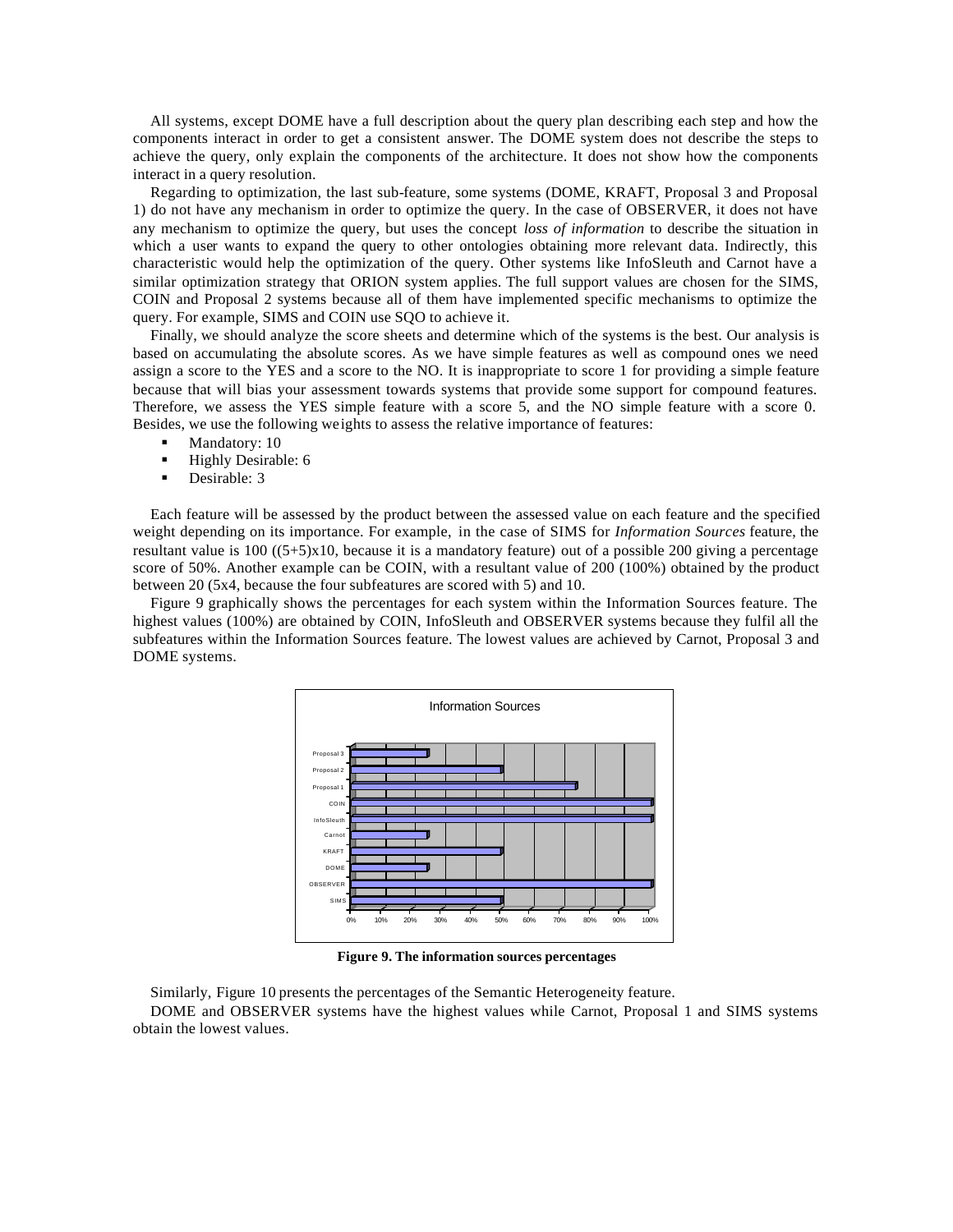

**Figure 10. The semantic heterogeneity percentages**

Finally, Figure 11 shows the percentages of the Query Resolution feature. All systems have high values but Proposal 2 and SIMS systems are the best.



**Figure 11. The query resolution percentages**

With all of these percentages in mind, we can do the final comparison. Figure 12 presents the total values obtained by the product between the addition of all the assessed features and their respective weights (accordingly with their importance). The higher value allowed joining all features, being 460, that is the 100%.



**Figure 12. The final percentages**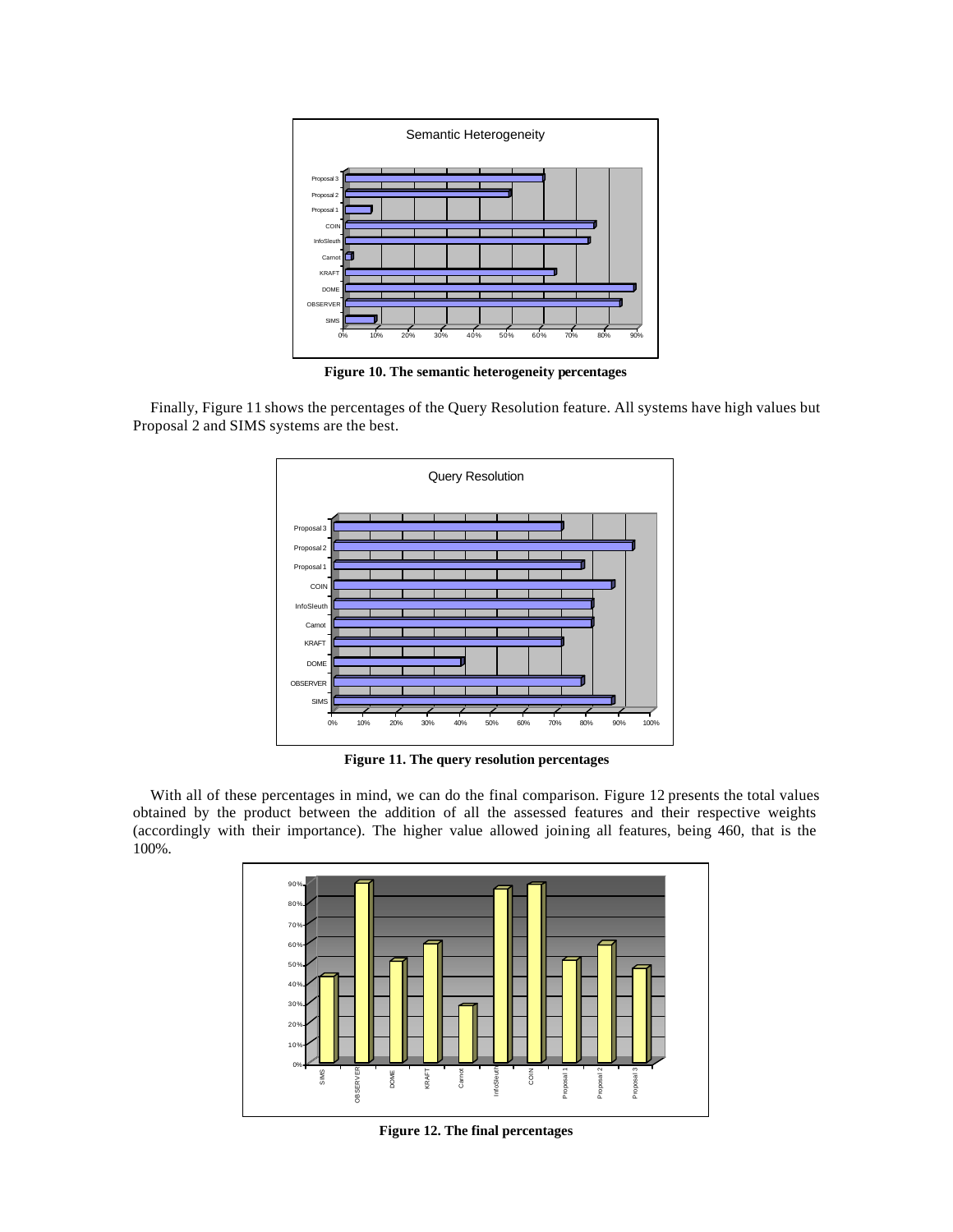OBSERVER, InfoSleuth and COIN systems have obtained the highest values, between 80-90%, because they have achieved higher scores in many features or subfeatures of the framework. The second range of scores, between 50-60%, has been obtained by Proposal 2, Proposal 1, KRAFT and DOME systems. Finally, Proposal 3, SIMS and Carnot systems have the lower values because some features or subfeatures are not supported.

## **4. Conclusion**

In this paper, we have presented both an analysis and a comparison of seven systems and three proposals that use ontologies to solve the problems involved in data integration. In order to do so, we have created a conceptual framework with three main categories: *architectur*e, *semantics heterogeneity* and *quer*y *resolution*. Based upon our comparison, we have found some elements in common and also original aspects of the systems.

In order to assess the features defined in our framework the DESMET approach for Feature Analysis has been used. This approach assesses the features with a scale of values according to the mechanism used by the systems to resolve them. OBSERVER, InfoSleuth and COIN systems have obtained the higher values because they have totally achieved many features of the framework.

Our survey intents help for the ontology-based data integration community giving and comparing different aspects of systems which have been used as a reference for further research. But other several aspects have to be analyzed as the valuation of the architecture properties. Also for each approach, a more exhaustive analysis is needed to compare the optimization techniques applied to the query plans.

Some of these systems are still under development, and currently the research community is looking for ways of improving the construction of their ontologies. Therefore, there is still an ongoing concern on how ontology-based data integration should be. We hope our comparison be useful to the increasingly community working today on data integration using ontologies.

### **References**

- 1. Ambite, J.L., Arens, Y., Ashish, N., Knoblock, C. A. and collaborators. The SIMS Manual 2.0. Technical Report, *University of Southern, California.* December 22, 1997. http://www.isi.edu/sims/papers/sims-manual.ps.
- 2. Arens, Y., Hsu, C., Knoblock, C. A. Query processing in the SIMS Information Mediator. *Advanced Planning Technology, Austin Tate (Ed.), AAAI Press*, Menlo Park, CA, 61-69, 1996.
- 3. Arens, Y., Hsu, C., Knoblock, C. A. Retrieving and integrating data from multiple information sources. *International Journal in Intelligent and Cooperative Information Systems*,Vol.2(2), 127-158, 1993.
- 4. Arruda, L., Baptista, C., Lima, C. MEDIWEB: A Mediator-based environment for data integration on the web. *Databases and Information Systems Integration. ICEIS ,* 34-41, 2002.
- 5. Baru C. Features and Requirements for an XML View Definition Language: Lessons from XML Information Mediation. In: *W3CWorkshop on Query Language(QL´98)*, Boston, 1998.
- 6. Bass, L., Clements, P., Kazmar, R. *Software Architecture in Practice*. Addison-Wesley. 1998.
- 7. Bassiliades, N. and Gray, P. M. D. CoLan: A functional constraint language and its implementation, Data and Knowledge Engineering, 14, 203–249, 1994.
- 8. Bayardo Jr., R. J., Bohrer, W., Brice, R., Cichocki, A., Fowler, J., Helal, A., Kashyap, V., Ksiezyk, T., Martin, G., Nodine, M., Rashid, M., Rusinkiewicz, M., Shea, R., Unnikrishnan, C., Unruh, A. and Woelk, D. InfoSleuth: Agent-Based Semantic Integration of Information in Open and Dynamic Environments. Microelectronics and Computer Technology Corporation (MCC).
- 9. Borgida, A., Brachman, R.J., McGuinness, D.L., and Resnick, L.A. CLASSIC: A structural data model for objects. In Proceedings *ACM SIGMOD-89*, Portland, Oregon, 1989.
- 10. Busse, S., Kutsche, R. D., Leser, U. & Weber H. (1999). Federated Information Systems: Concepts, Terminology and Architectures. Technical Report. Nr. 99-9, *TU Berlin*.
- 11. Chakravarthy, U. S., Grant, J., and Minker, J. Logic-based approach to semantic query optimization. *ACM Trans. Database Syst*. Vol.15(2), 162–207, 1990.
- 12. Corcho, O. and Gomez-Perez, A. Evaluating knowledge representation and reasoning capabilities of ontology specification languages. *In Proceedings of the ECAI 2000 Workshop on Applications of Ontologies and Problem-Solving Methods*, Berlin, 2000.
- 13. Cui, Z., Jones, D. and O'Brien, P. Issues in Ontology -based Information Integration. *IJCAI 2001* Seattle, USA • August 5 2001.
- 14. Cui, Z. and O'Brien, P. Domain Ontology Management Environment. *In Proceedings of the 33rd Hawaii International Conference on System Sciences*. 2000.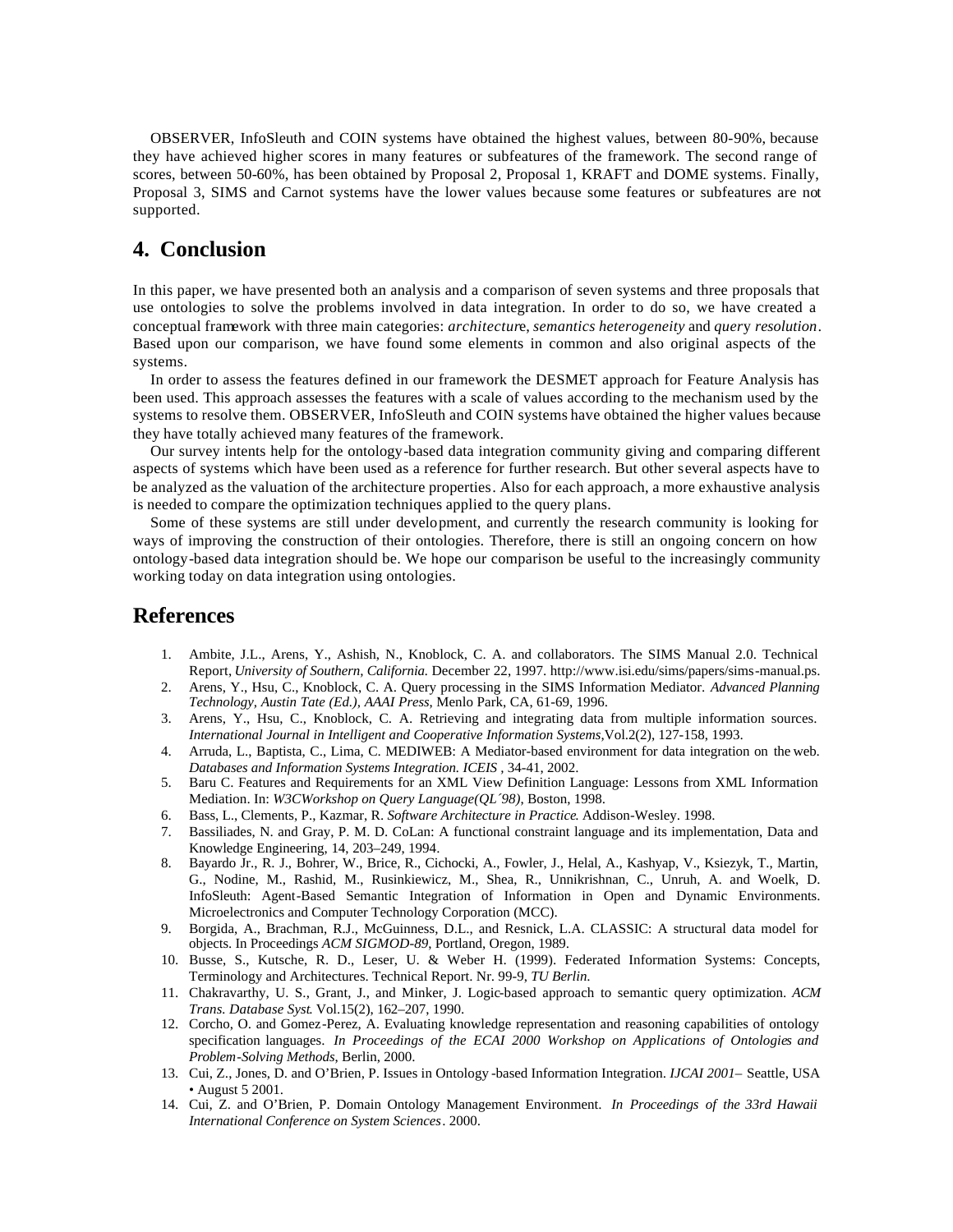- 15. DAML+OIL 2001: Available at:http://www.daml.org/2001/03/daml+oil-index.
- 16. Deschaine, L., M., Brice, R., S., Nodine, M., H. Use of InfoSleuth to Coordinate Information Acquisition, Tracking and Analysis in Complex Applications. Technical Report *MCC-INSL-008-00*. 2000.
- 17. Firat, A., Madnick, S., Grosof, B. Knowledge integration to overcome ontological heterogeneity: challenges from financial information systems. *Twenty-Third International Conference on Information Systems*. 2002.
- 18. Goh, C.H., Bressan, S., Siegel, M. and Madnick, S. E. Context Interchange: New Features and Formalisms for the Intelligent Integration of Information. *ACM Transactions on Information Systems*, Vol. 17(3), 270–293, 1999.
- 19. Gray, P.M.D, Preece, A., Fiddian, N.J. and colab. KRAFT: Knowledge Fusion from Distributed Databases and Knowledge Bases, *Proceedings of 8th International Workshop on database and Expert Systems Applications* (DEXA'97). 1997.
- 20. Gruber, T. A translation approach to portable ontology specifications. *Knowledge Acquisition 1993* –Vol.5(2), 199–220, 1993.
- 21. Hsu, C. and Knoblock, C. A. *Using Inductive learning to generate rules for semantic query optimization*. In Piatetsky -Shapiro, G., Fayyad, U., Symyth, P. and Uthurusamy, R. editors, Advances in Knowledge Discovery and Data Mining, chapter 17. AAAI Press, 1996.
- 22. Kakas, A. C., Kowalski, R. A., and Toni, F. .Abductive Logic Programming,. *Journal of Logic and Computation*. Vol.2(6), 719-770, 1993.
- 23. Kifer, M., Lausen, G., and Wu, J. Logical foundations of object-oriented and frame-based languages. *Journal of ACM,* Vol.42(4), 741–843, 1995.
- 24. Kitchenham, B. DESMET: A method for evaluating Software Engineering methods and tools Technical Report TR96-09. *Department of Computer Science, University of Keele, Staffordshire*. August 1996.
- 25. Lange, D., Oshima, M. *Programming and Deploying Java Mobile Agents with Aglets*. Addison-Wesley, 1998.
- 26. Lassila O., R.R. Swick,. Resource Description Framework (RDF) Modeland Syntax Specification. *W3C Recommendation*, February 22, 1999.
- 27. MacGregor, R. Inside the LOOM classifier. *SIGART bulletin*. Nº 2(3), 70-76, 1991.
- 28. MCC Carnot Project, http://www.mcc.com/projects/carnot
- 29. Medcraft, P., Schiel, U., Baptista, P. DIA: Data Integration Using Agents. Databases and Information Systems Integration*. ICEIS,* 79-86, 2003.
- 30. Mena, E., Kashyap, V., Sheth, A. and Illarramendi, A. Observer: An approach for query processing in global information systems based on interoperation across pre-existing ontologies. *Kluwer Academic Publishers*, Boston. http://citeseer.nj.nec.com/mena96observer.html, 1-49, 2000.
- 31. Mena, E., Kashyap, V., Sheth, A. and Illarramendi, A. Managing Multiple Information Sources through Ontologies: Relationship between Vocabulary Heterogeneity and Loss of Information. *In Proceedings of Knowledge Representation Meets Databases (KRDB'96)*, ECAI'96 conference, Budapest, Hungary, 50-52, 1996.
- 32. Nam, Y. & Wang, A. (2002). Metadata Integration Assistant Generator for Heterogeneous Distributed Databases. In Proceedings *International Conference on Ontologies, Databases, and Applications of Semantics for Large Scale Information Systems*, Irvine CA, 28-30.
- 33. Preece, A., Hui, K., Gray, P. KRAFT: Supporting Virtual Organisations through Knowledge Fusion. Artificial Intelligence for Electronic Commerce: *Papers from the AAAI-99 Workshop*, Technical Report WS-99-01, AAAI Press, 33-38, 1999.
- 34. Preece, A., Hui, K., Gray, A., Jones, D., Cui, Z. The KRAFT Architecture for Knowledge Fusion and Transformation. I*n 19th SGES International Conference on Knowledgebased Systems and Applied Artificial Intelligence (ES'99)*, Berlin. Springer.
- 35. Siegel, M. and Madnick, S. E. A metadata approach to resolving semantic conflicts. In Proceedings of the 17th Conference on Very Large Data Bases (Barcelona, Spain, Sept.). *VLDB Endowment 1991*, Berkeley, CA, 133– 145, 1991.
- 36. Tzitzikas, Y., Spyratos, N., Constantopoulos, P. Mediators over Ontology -based Information Sources. *Proceedings of the Second International Conference on Web Information Systems Engineering (WISE'02)*.IEEE 2002.
- 37. Visser, P. R. S., Jones, D. M., Bench-Capon, T. J. M. and Shave, M. J. R. Assessing heterogeneity by classifying ontology mismatches. *In Proceedings of the International Conference on Formal Ontology in Information Systems (FOIS'98)*, IOS Press, 148–162, 1998.
- 38. Wache, H., Vögele, T., Visser, U., Stuckenschmidt, H., Schuster, G., Neumann, H. and Hübner, S. Ontology based Integration of Information - A Survey of Existing Approaches. *In: Proceedings of IJCAI-01 Workshop: Ontologies and Information Sharing*, Seattle, WA, 108-117, 2001.
- 39. Woelk, D., P. Cannata, M. Huhns, W. Shen, and C. Tomlinson. Using Carnot for Enterprise Information Integration. *Second International Conf. Parallel and Distributed Information Systems*. January, 133-136, 1993.
- 40. Woelk, P., Kim, W. And Lee, W. Query Processing in Distributed ORION. International Conference on Extending Datadase Technology, 169-187, March, 1990.